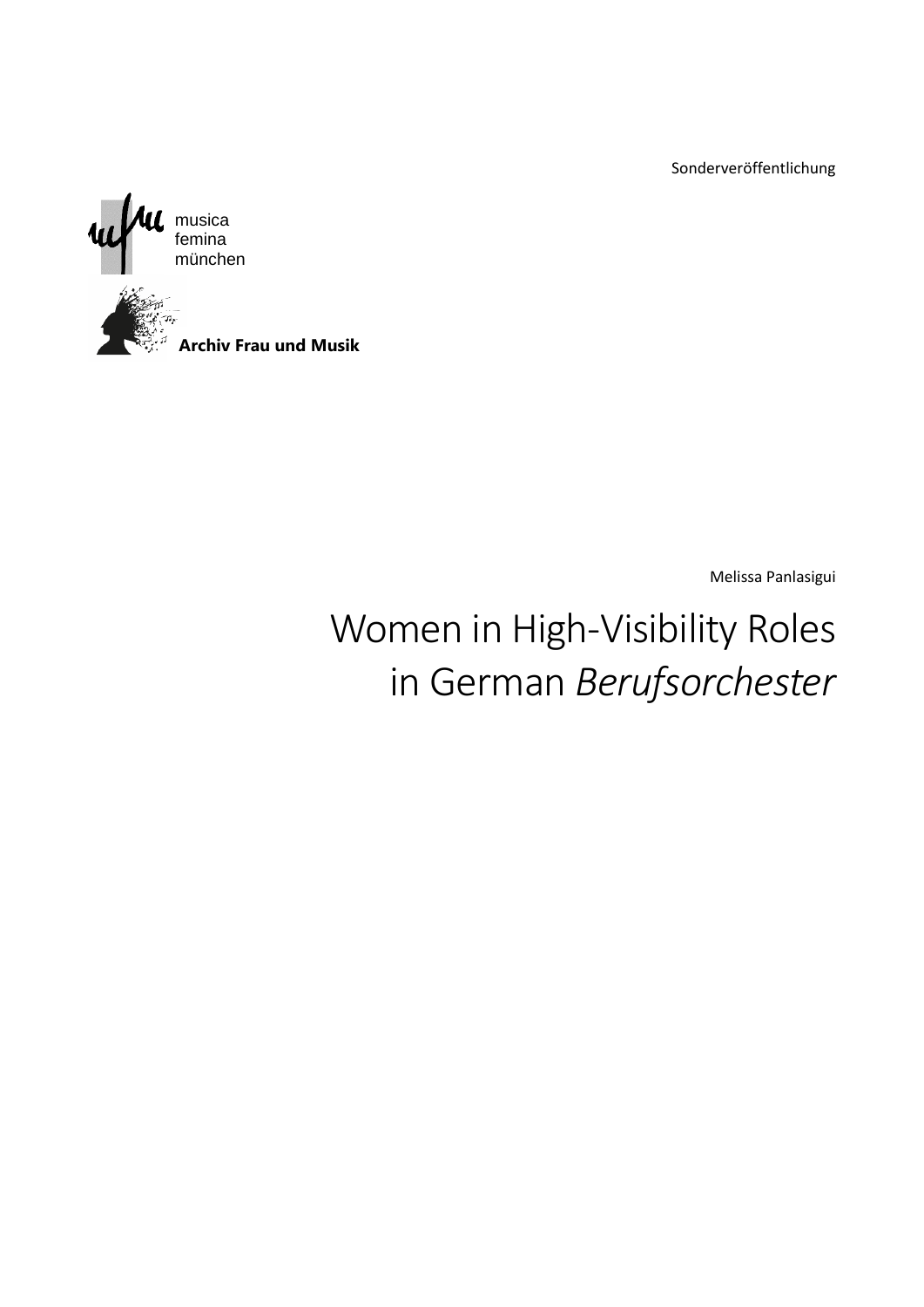### Impressum

Autorin: Melissa Panlasigui

Zitierweise: Melissa Panlasigui: *Women in High-Visibility Roles in German Berufsorchester*, Munich 2021 (musica femina münchen und Archiv Frau und Musik-Sonderveröffentlichung)

musica femina münchen e.V. (mfm) 2021 [www.musica-femina-muenchen.de](http://www.musica-femina-muenchen.de/) info@musica-femina-muenchen.de

Archiv Frau und Musik 2021 [www.archiv-frau-musik.de](http://www.archiv-frau-musik.de/) info@archiv-frau-musik.de

Alle Rechte vorbehalten

Unterstützt von / Supported by



**Alexander von Humboldt** Stiftung/Foundation

Munich, February 2021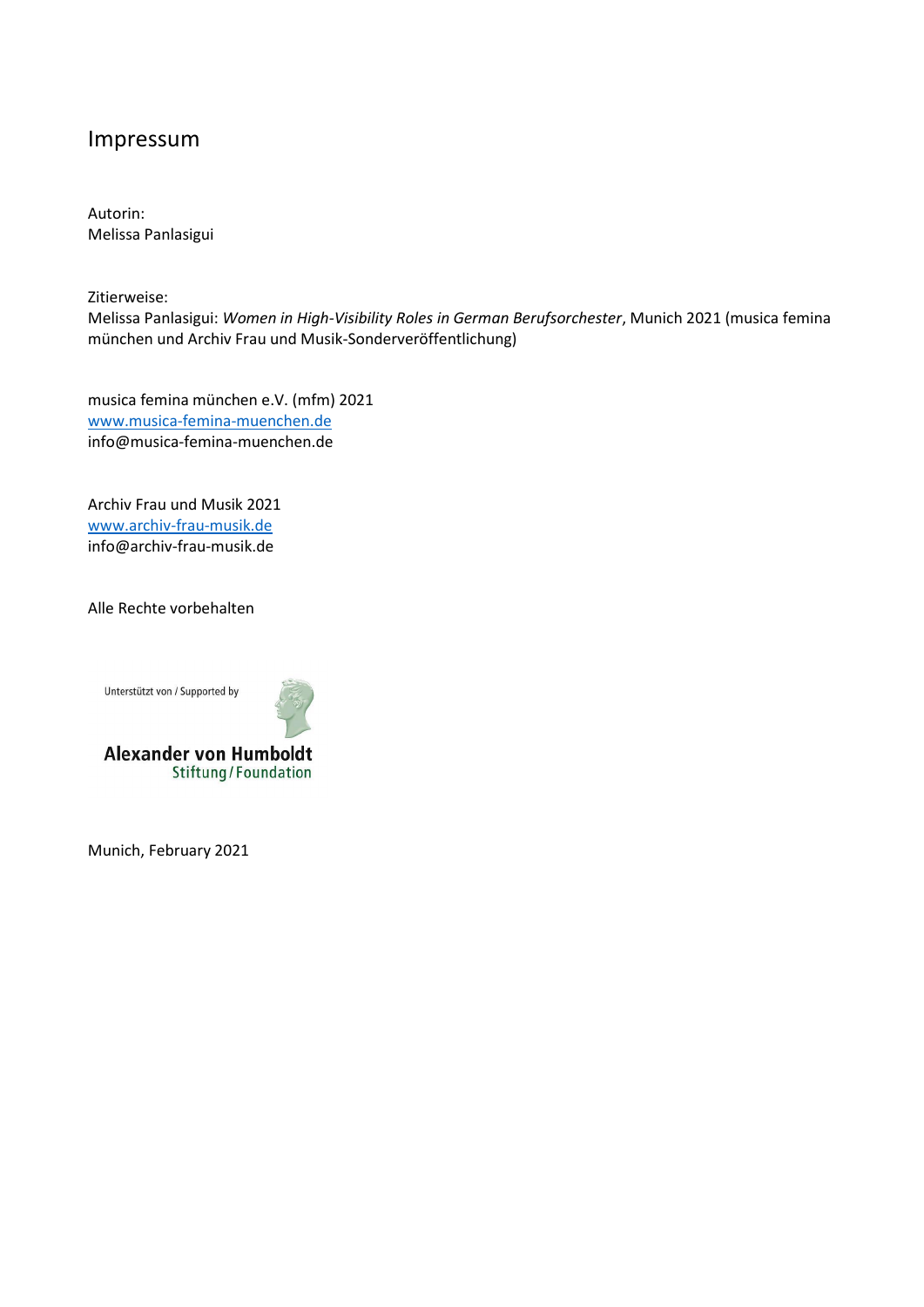# **CONTENTS**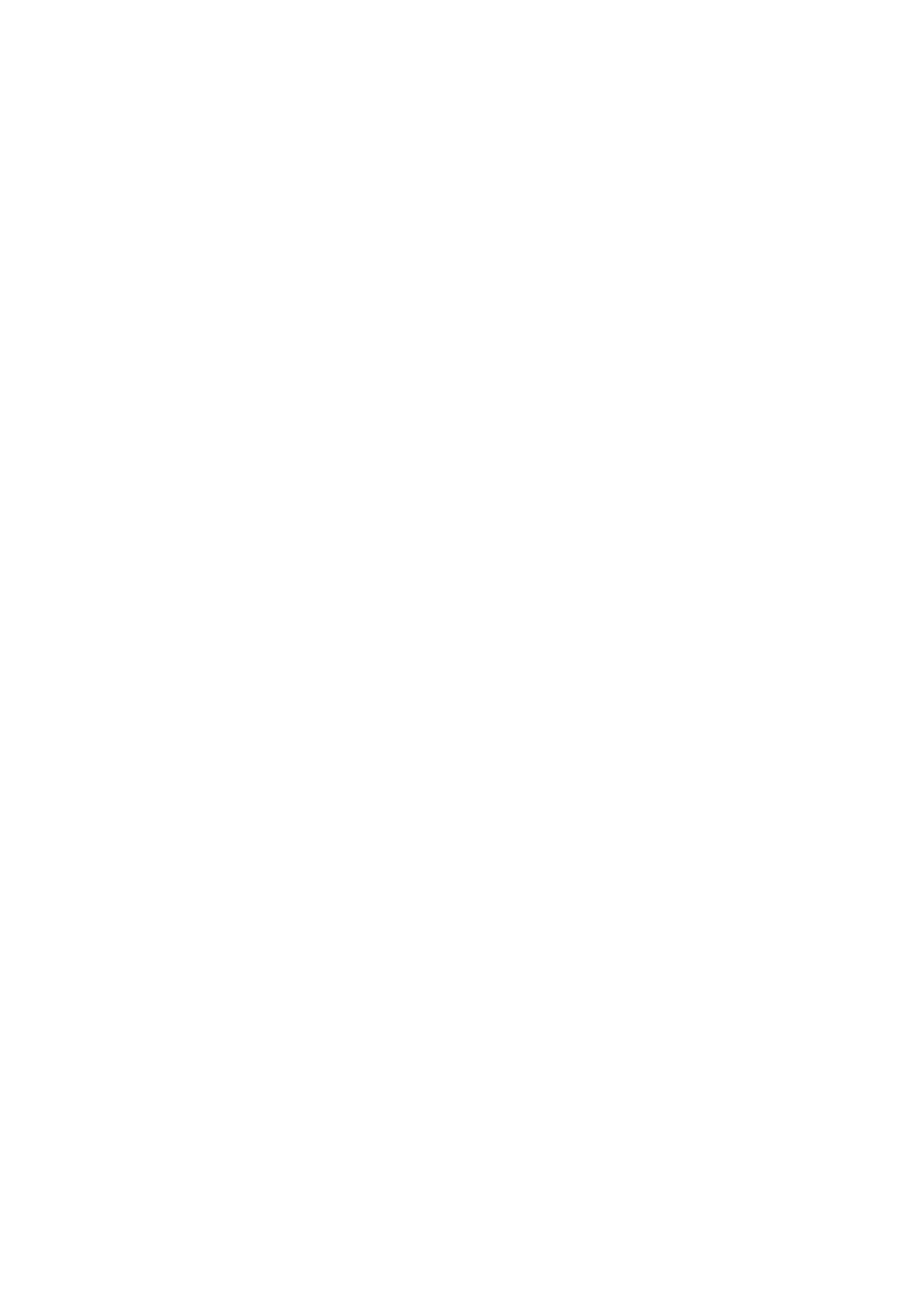### <span id="page-4-0"></span>ABSTRACT

Since the beginning of the 20th century, women have gained acceptance in the workplace and their participation in the labor force has increased. However, a leadership gap exists, meaning the representation of women suffers in the higher professional echelons (Yellen, 2020) despite research demonstrating the (mainly financial) advantages of having diverse leadership (Coury et al., 2020). The integration of women in classical music, particularly in symphony orchestras, has followed a similar, if delayed, trajectory. For example, the renowned Berlin Philharmonic only granted membership to a female musician for the first time in 1982 (*Madeleine Carruzzo*, n.d.). Though studies have documented an increase in the representation of female instrumentalists across orchestra stages in Germany in recent decades (Ahrens, 2018; *Frauen in Berufsorchestern*, 2020; Paternoga, 2005), progress on this front in Germany and Europe overall has been slower compared to that in North America and Britain (Allmendinger & Hackman, 1995; Sergeant & Himonides, 2019). Some light has been shone on the situation of female conductors as general music directors in Germany (Blankenburg, 2005; Bode, 2002; Drynda, 2002; Steinbeck, 2012), but little attention has yet been paid to other leadership and high-visibility roles, such as soloists, guest conductors, and composers. This study provides a quantitative overview of female participation rates in these roles to investigate if a leadership gender gap in German *Berufsorchester* exists, and if so, where. Female participation rates are then compared to those of the German national labor force and student body populations.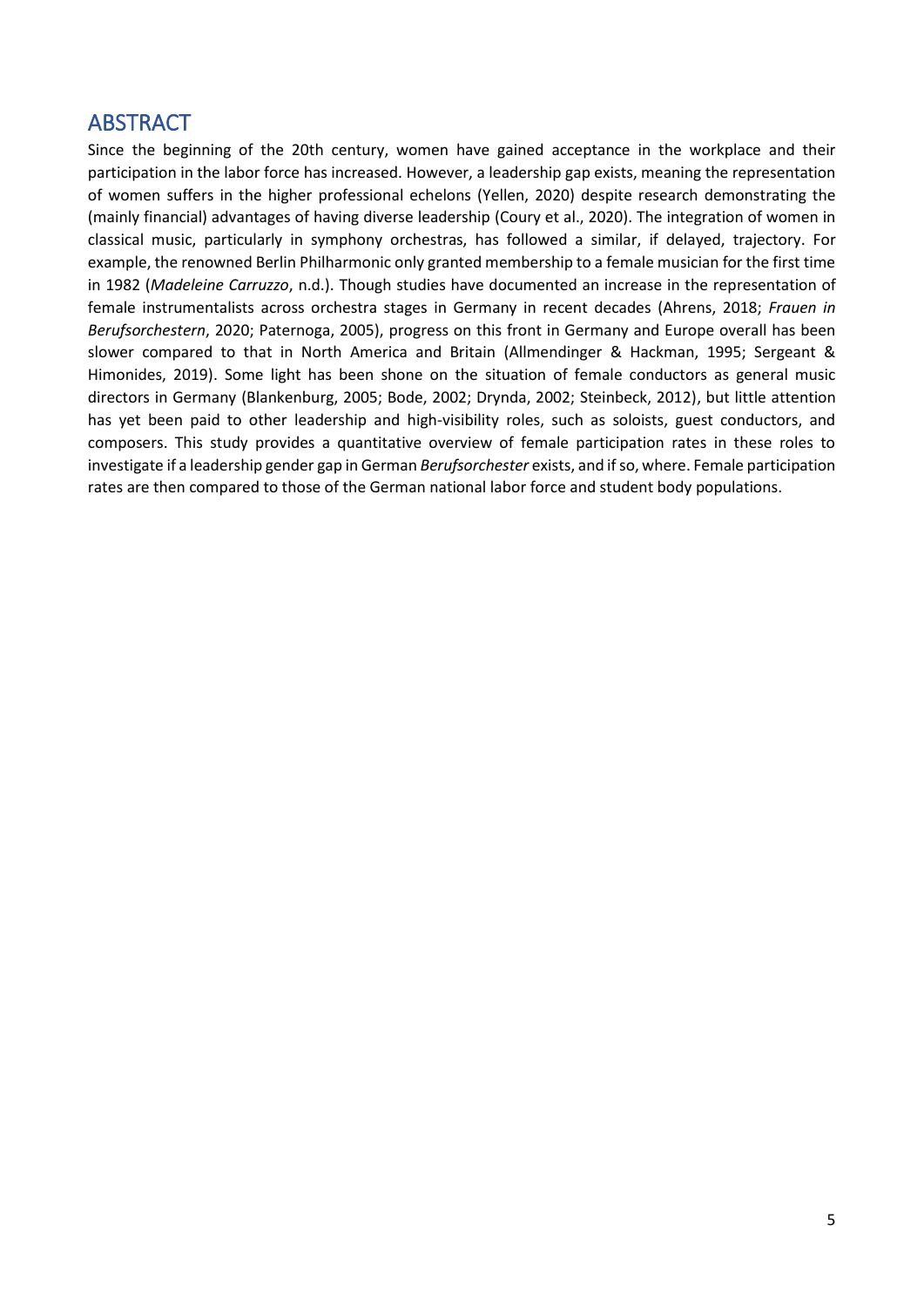# <span id="page-5-0"></span>BERUFSORCHESTER BACKGROUND

There are currently 129 *Berufsorchester* in Germany, which are divided into four categories: 81 theater orchestras, 29 concert orchestras, 8 chamber orchestras, and 11 radio ensembles (excluding dance orchestras and big bands). Most theater and concert orchestras are governed by the Collective Agreement for Musicians in Concert and Theater Orchestras (TVK, *Tarifvertrag für die Musikerinnen der Konzert- und Theaterorchester*), which classifies these orchestras by size into remuneration tiers A through D. Several theater and concert orchestras opt rather to have their own fee schedule or no collective agreement. The radio ensembles each have their own fee schedule, and it is largely the case for the chamber orchestras to have no collective agreement. (Mertens, 2019, 2020; "Orchesteraufstellung," 2018) **[Supplemental Material: Table 8]**.

According to the *Deutsche Musikinformationszentrum* (MIZ), the *Berufsorchester* are defined as "professional orchestras, mainly financed by public funds, [which] have a permanent, year-round staff, and do not play pure entertainment or marching music" (*"…professionelle Orchester…die überwiegend aus öffentlichen Mitteln finanziert werden, mit einem festen Personalbestand ganzjährig und keine reine Unterhaltungs oder Maschmusik spielen"*) (*Symphonieorchester*, n.d.). Historically, these were not the only characteristics used to distinguish this subset of professional orchestras. The term *Kulturorchester* also has been and is used to refer to this body of orchestras, and has been elevated to the status of a legal term. First coined in 1926 by conservative German cultural preservationists, it was used to demarcate these orchestras as separate and above purportedly Jewish-influenced, "degenerate" jazz. The resulting Tariff Regulations for German Cultural Orchestras (TO.K*, Tarifordnung für deutschen Kulturorchester*) of 1938 states that the *Kulturorchester* have a responsibility to "keep the high cultural assets of German music alive among the people" (*"…das hohe Kulturgut deutscher Musik im Volke lebendig zu erhalten"*) and perform "music judged to be serious" (*"…ernst zu wertender Musik…"*). The music of the Romantic and late Romantic eras was bestowed with the title of "serious" and continues to be the main output of these orchestras today (Felbick, 2015). Much of the terminology from the TO.K was carried into the modern TVK of 1972. Only in the 2019 was the TVK updated to replace "*Kulturorchester"* with "*Konzert- und Theaterorchester"* and remove the "serious" music qualifier (Mertens, 2020). Titles and qualifiers notwithstanding, these orchestras continue to occupy an esteemed place in German society, as demonstrated by the successful lobby to have the German theater and orchestra landscape included among the UNESCO lists of Intangible Cultural Heritage in 2016. Due to the place of privilege held by the *Berufsorchester*, their principal output of subscription concert series comprises the main portion of the performance analysis.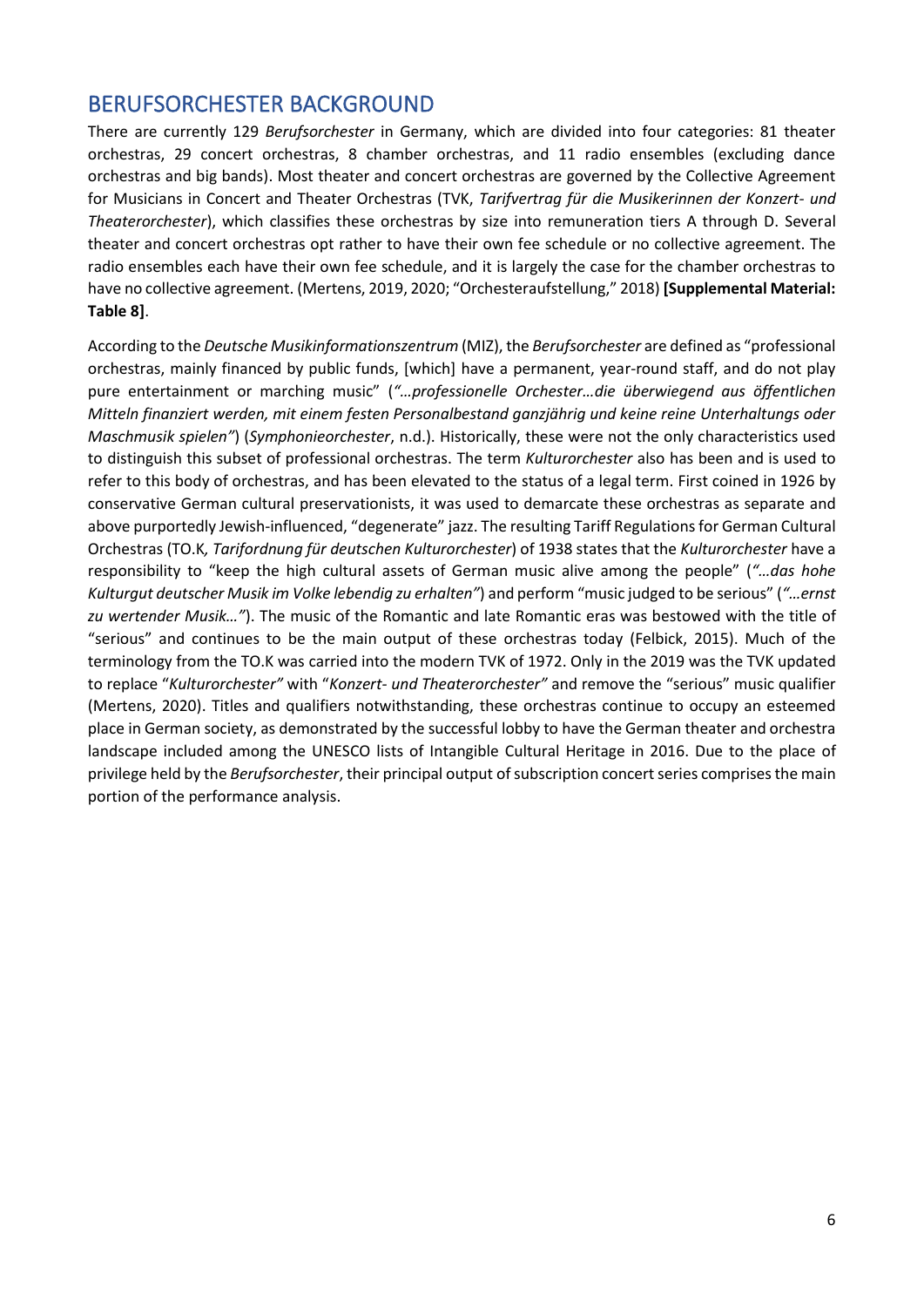# <span id="page-6-0"></span>DATA COLLECTION

Data was collected for the 2019/2020 performance season in two areas: management and performance. The management section focused on the gender composition of leadership roles, namely the general music directors, artistic directors, and orchestra boards. The performance section investigated the gender makeup of high-visibility roles on main subscription concert series and, when available, contemporary music concerts series. Information was compiled from orchestra websites and season programs accessed between November and December 2019. Orchestras that did not have complete season overviews available at the time of website access were excluded from the performance data. Information was also drawn from artist websites, program notes, and the MIZ online database. Though it would have been most accurate to collect gender information by asking for the gender identity of all individuals involved, as well as to allow for people to identify outside the male-female binary, it is with regret that this was not a realistic possibility in this study due to limited resources. Gender was therefore assumed based on the gender distinction in German nouns (e.g. – Dirigent\*in, Intendant\*in, Soloist\*in), pronoun usage in associated written documents, and/or the historical gendered assignment of names. Works, soloists, or conductors who were not yet named were omitted from the data (e.g. - slots to be filled by a competition winner or audience vote).

### <span id="page-6-1"></span>Leadership Positions



<span id="page-6-2"></span>General Music Directors and Artistic Directors

The general music director (GMD) and the artistic director (AD) are executive level positions within an arts organization. For orchestras, the GMD and AD are often consolidated into one role, but many ensembles, particularly opera and theater houses, choose to separate them. In this case, the GMD is typically responsible for all performance aspects such as rehearsals and concerts, while AD is generally responsible for the overarching artistic vision of an ensemble and will often have the final say in terms of programming and hiring.

The gender breakdown of the two positions is shown in **Figure 1**. 63 instances of an AD being named separate from the GMD were found, 10 of which were filled by females: Judith Kubiz (Sorbisches Kammerorchestra), Dagmar Schlingmann (Staatsorchester Braunschweig), Frauke Roth (Dresdner Philharmonie), Cathérine Miville (Philharmonisches Orchester Gießen), Michaela Barchevitch (Thüringen Philharmonie Gotha-Eisenach), Laura Berman (Niedersäcshsiche Staatsoper), Ingrid Schrader (Hofer Symphoniker), Insa Pijanka (Südwestdeutsche Philharmonie), Karen Stone (Magdeburgische Philharmonie) and Karola Wille (MDR Sinfonieorchester).

Only five women were named to general music directorships<sup>1</sup>: Ewa Strusińska (Neue Lausitzer Philharmonie), Ariane Matiakh (Staatskapelle Halle), Anna Skryleva (Magdeburgische Philharmonie), Joana Mallwitz

Figure 1. Executive-level positions by gender.

 $1$  The contract between Ariane Matiakh and the Staatskapelle Halle was mutually terminated mid-way through 2019/2020, her inaugural season ("Generalmusikdirektorin Matiakh verlässt Staatskapelle Halle," 2020).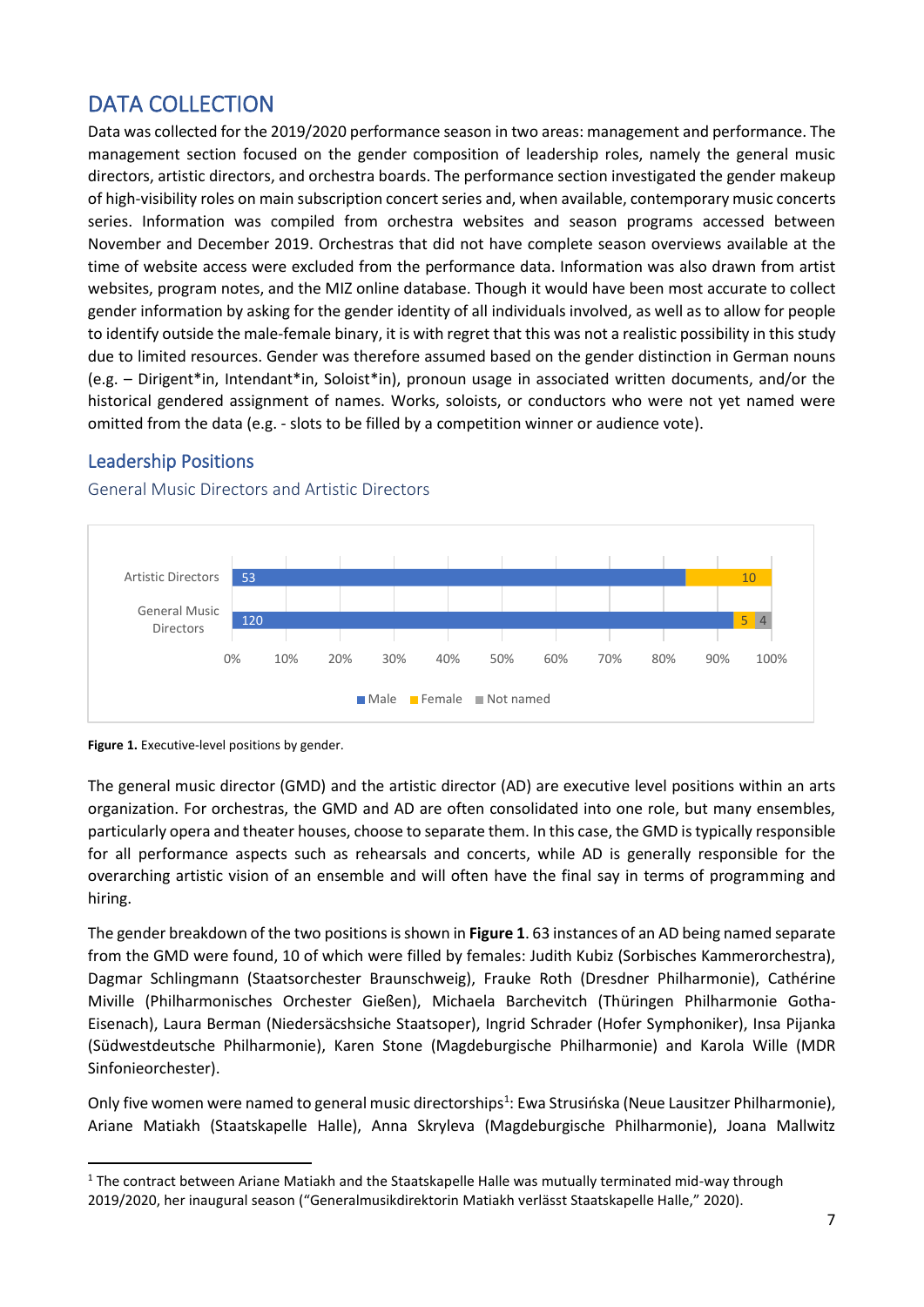(Staatsphilharmonie Nürnberg) and Julia Jones (Sinfonieorchester Wuppertal). Four GMD positions were vacant in the 2019/2020 season.

An overview of the number of female conductors who held GMD positions in the past two decades is given in **Table 1**. The data show that the absolute number of female GMDs has not undergone significant change in that period.

| Year         | 2000 | 2005 | 2010 | <b>JA1 E</b> | ה 1 מ |
|--------------|------|------|------|--------------|-------|
| # female GMD |      |      |      |              |       |

**Table 1.** Number of female conductors in GMD positions in *Berufsorchester* from 2000-2019. Sources: Babbe, 2015, Blankenburg, 2005; Bode, 2002; Steinbeck, 2010; MIZ database.

#### <span id="page-7-0"></span>Orchestra Boards

Orchestra boards are made up of musicians who represent the interests and opinions of the ensemble to the management. These roles are unpaid and are performed in addition to regular orchestral duties. Responsibilities vary between orchestras, but example tasks include overseeing auditions and supplying suggestions for programming and guest artists (although the ultimate authority on these decisions lies with the artistic or general music director). The orchestra boards also have a great deal of influence regarding issues such as recording rights, rehearsal times, and the selection of general music directors (Kaboth, n.d.; "Orchestervorstand der Rheinischen Philharmonie," 2016).

Data was found for 62 orchestras regarding the membership of their orchestra boards **[Fig. 2]**. The gender composition of the boards was heavily male, and women comprised less than one third of board members (p < 0.000). Males held a majority for 87% of boards while less than 10% had a female majority.



**Figure 2.** Representation of gender composition for orchestra boards (n=62). The overall gender breakdown of orchestra board members is presented in (A). The gender ratio within each board is illustrated in (B). The intersection on which a bubble is centered indicates the gender ratio. The area of each bubble is proportional to the number of orchestras with that ratio, also given by the number in the center of each bubble.

#### <span id="page-7-1"></span>Performance

#### <span id="page-7-2"></span>Subscription Series

Subscription concert data was assembled for 120 orchestras (7 chamber orchestras, 9 radio orchestras, and 104 concert and stage orchestras), comprising 2,347 concerts and 6,814 performances of works. Repeat concerts, such as in a concert set, were counted individually. Special, gala, children/family, chamber, and guest concerts were excluded. Matinee concerts were only included if cross listed in a subscription series.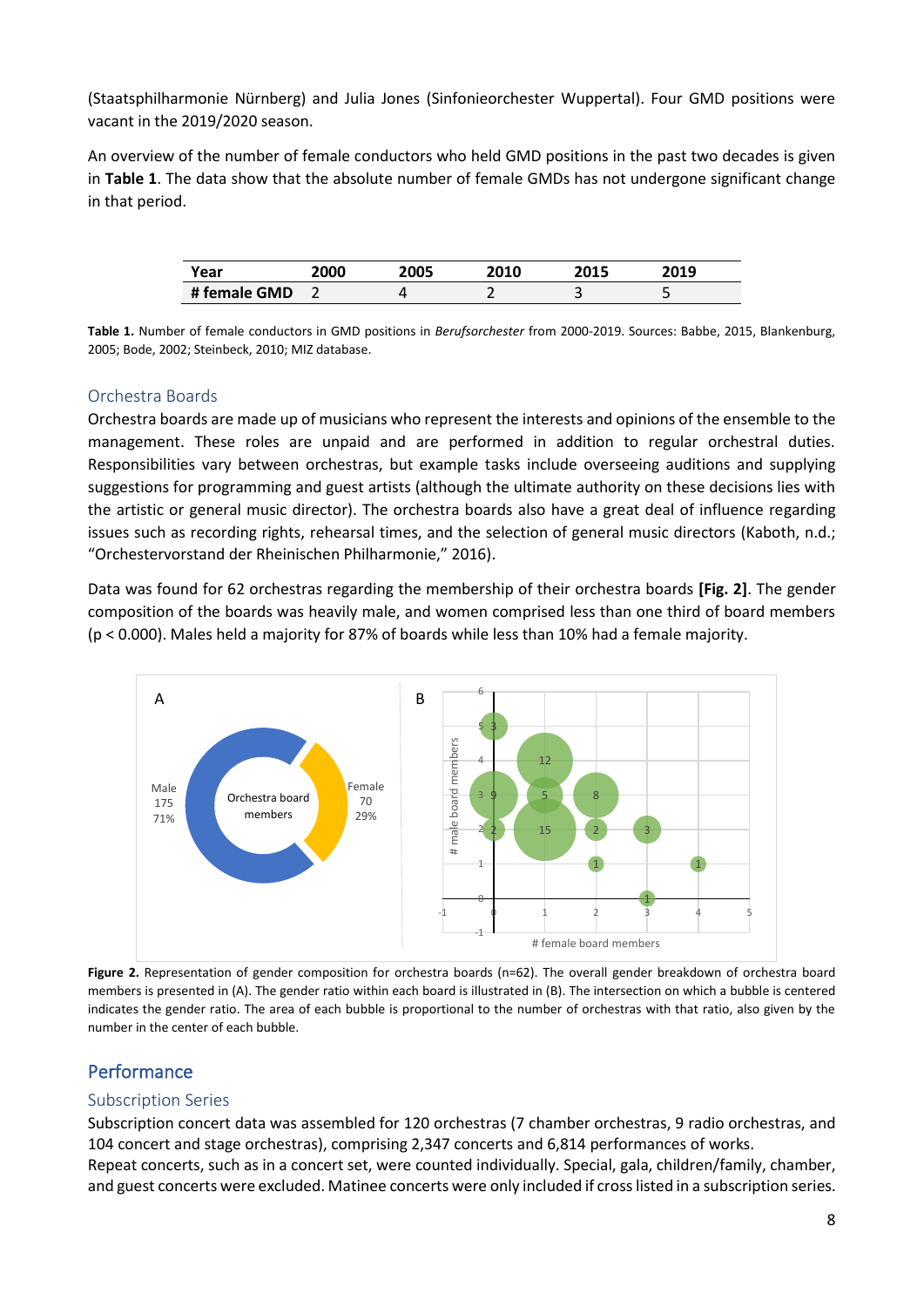Tour performances were also excluded, except when an orchestra regularly played in multiple cities as part of its main concert series (e.g., Philharmonisches Kammerorchester Wernigerode has subscription concert series in Seesen as well as Wernigerode), in which case these concerts were included.

#### <span id="page-8-0"></span>*Soloists*

In the context of this report, "soloist" refers to musicians featured with orchestra accompaniment, as in the case of concertos. Males had a significant majority of soloist appearances, accounting for 60.7% of all concert appearances (p < 0.000) **[Fig. 3]**. The frequency of soloist appearance by gender and orchestra type is illustrated in **Figure 4**. Tier B orchestras featured female soloists at a significantly lower rate than other orchestra groups  $(33\%, p = 0.0019)$ .

Gender representation among soloists was dependent on instrument, and largely follows the trends shown in data from the *Mitteldeutscher Rundfunk* report on gender representation in *Berufsorchester*  instrumentalists in the 2018/2019 season **[Fig. 5]**. This is reflective of a phenomenon that begins in childhood, in which instruments are gendered according to traditional stereotypes and has generated a substantial body of research (Byo, 1991; Conway, 2000; Fortnez et al., 1993). Women had higher rates of representation among instruments considered traditionally "feminine" such as the flute, clarinet, violin, and harp, although the data show that soloist performance appearances were statistically significantly biased towards men for the clarinet and violin. The brass instrument family remained the domain of male musicians, despite a nonsignificant probability value for trombone and tuba due to sample size. In no instrument category did women have a statistically significant majority of soloist appearances **[Supplemental Material: Table 8]**. There was no significant difference between the proportion of women per instrument group as soloists or ensemble members. This indicates that gender representation is mainly dependent on instrument type rather than the status of soloist or ensemble member.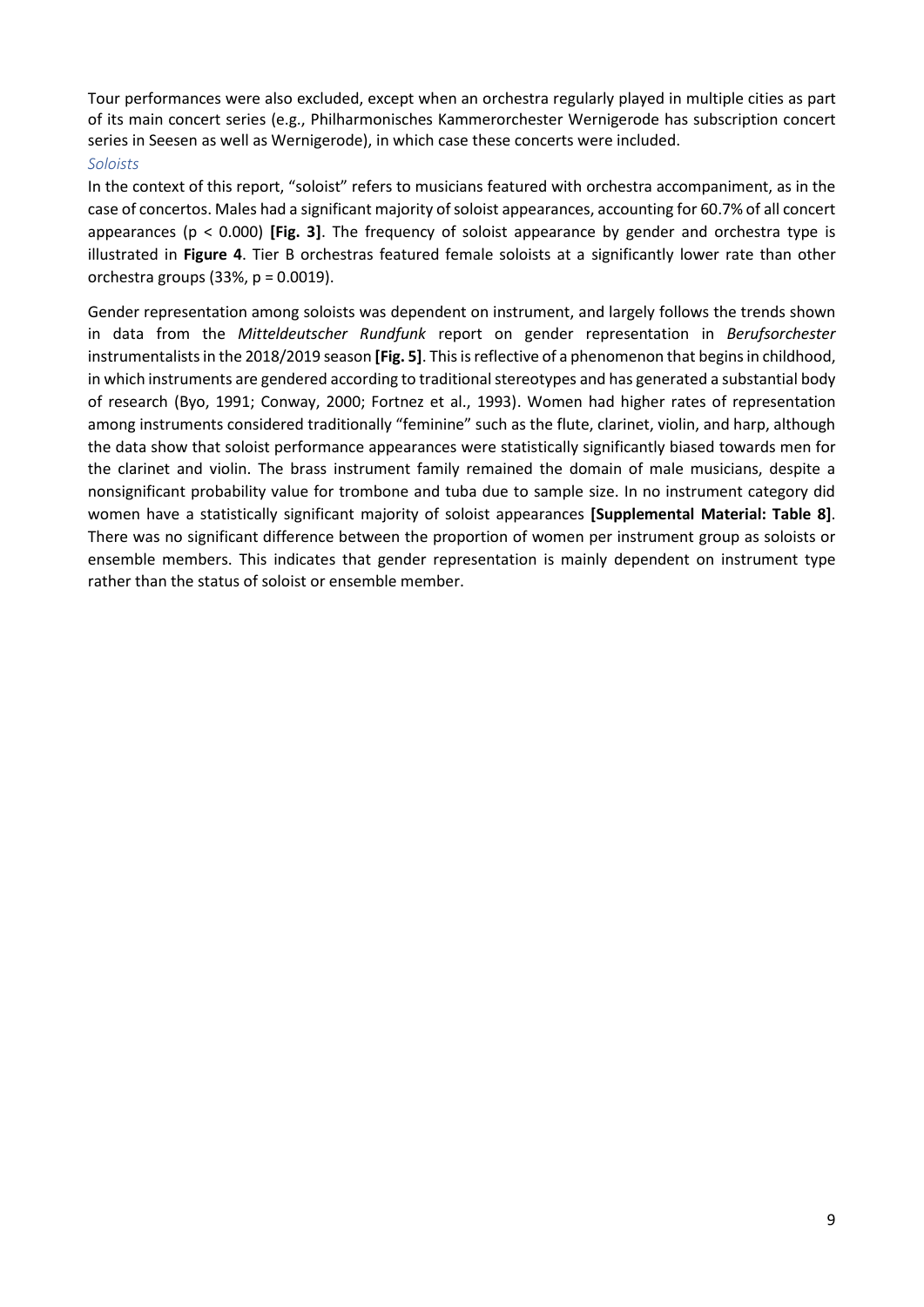





**Figure 4.** Frequency of soloist appearances by gender and orchestra type.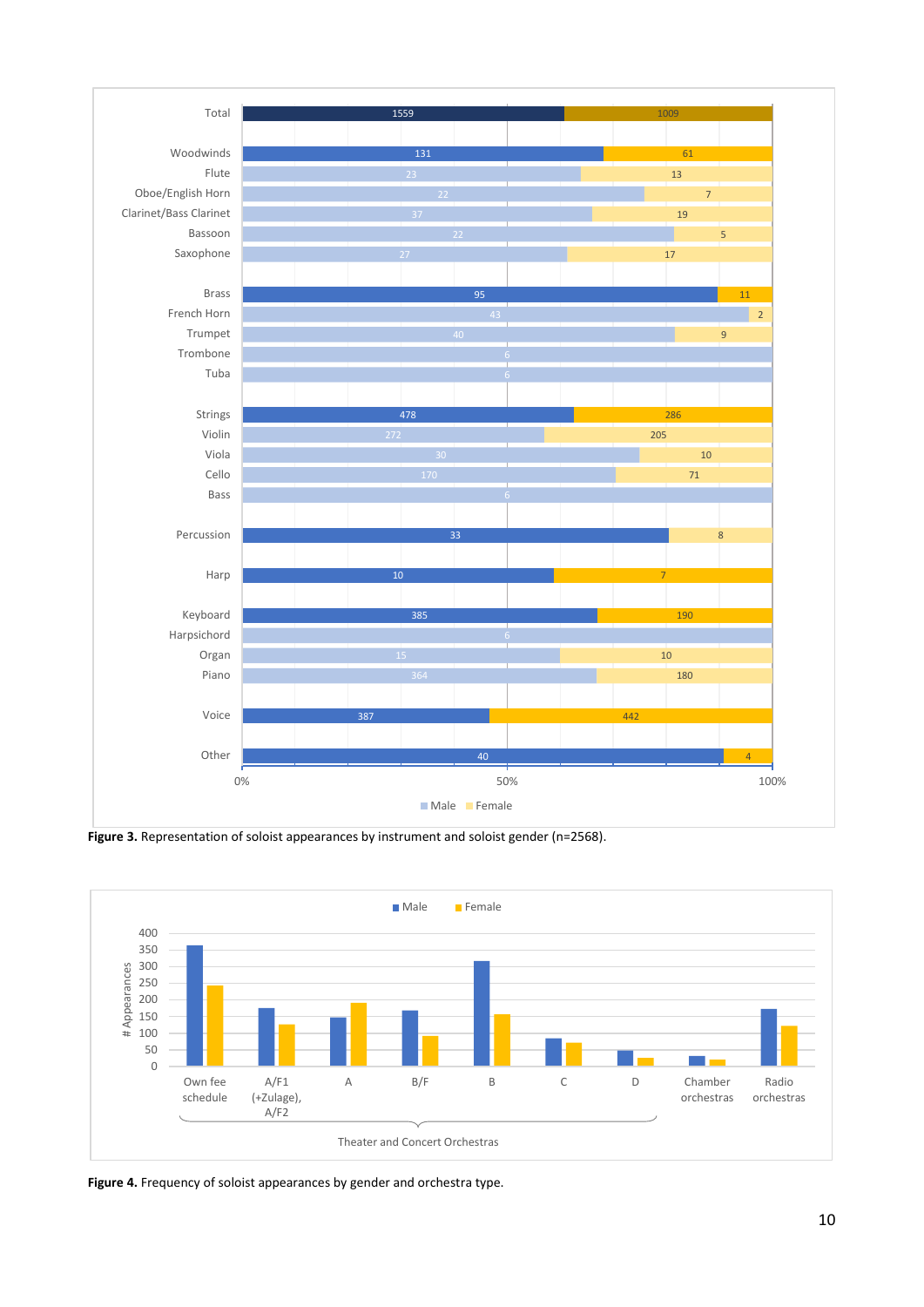

**Figure 5.** Comparison of the female percentage of persons playing selected instruments as ensemble members (n=9629) and soloists (n=398). Ensemble data was extracted from data compiled by the MDR for 128 orchestras in the 2018 season (2020). The percentage of women overall is given by the leftmost pair. Bars representing instrument families, designated by solid fill, are followed by their constituent instrument types in with striped fill.

#### <span id="page-10-0"></span>*Conductors*

In the 2019/2020 season, there were 461 conductors active on the subscription concerts including both guest conductors and GMDs. Female conductors comprised 7.2% of active conductors (p < 0.000) and accounted for 6.6% of all conductor appearances (p < 0.000) **[Fig. 6]**. Instances where a conductor was not named were excluded.

The breakdown of conductor appearances by gender and conductor type, as well as orchestra type, is illustrated in **Figure 6B**. Only 34 out of the 120 orchestras catalogued had any female conductor appearance on subscription concerts. Although Tiers A and C appear to have higher rates of female conductor appearance, this is mainly due to the female GMDs. When guest conductors are isolated, there is no significant difference between the orchestra types in female conductor appearances.



Figure 6. Representation of conductor participation by gender. The number of conductors active on subscription concerts by gender is given in (A). Conductor appearances on subscription concerts by conductor gender, conductor type and orchestra type are shown in (B).

#### <span id="page-10-1"></span>*Composers Overall*

Works by a total of 36 female composers constituted just 1.9% of all work performances **[Fig. 7].** The 13 most-performed male composers each had more works programmed than all these female composers combined. Composers who celebrate a special anniversary year often enjoy a higher rate of programming in the corresponding season (*Classical Music in 2017: The Year in Statistics*, 2017). This implies that at nearly 10% of performances, works by Beethoven likely enjoyed a higher programming rate than other years on the occasion of his 250<sup>th</sup> birthday in 2020.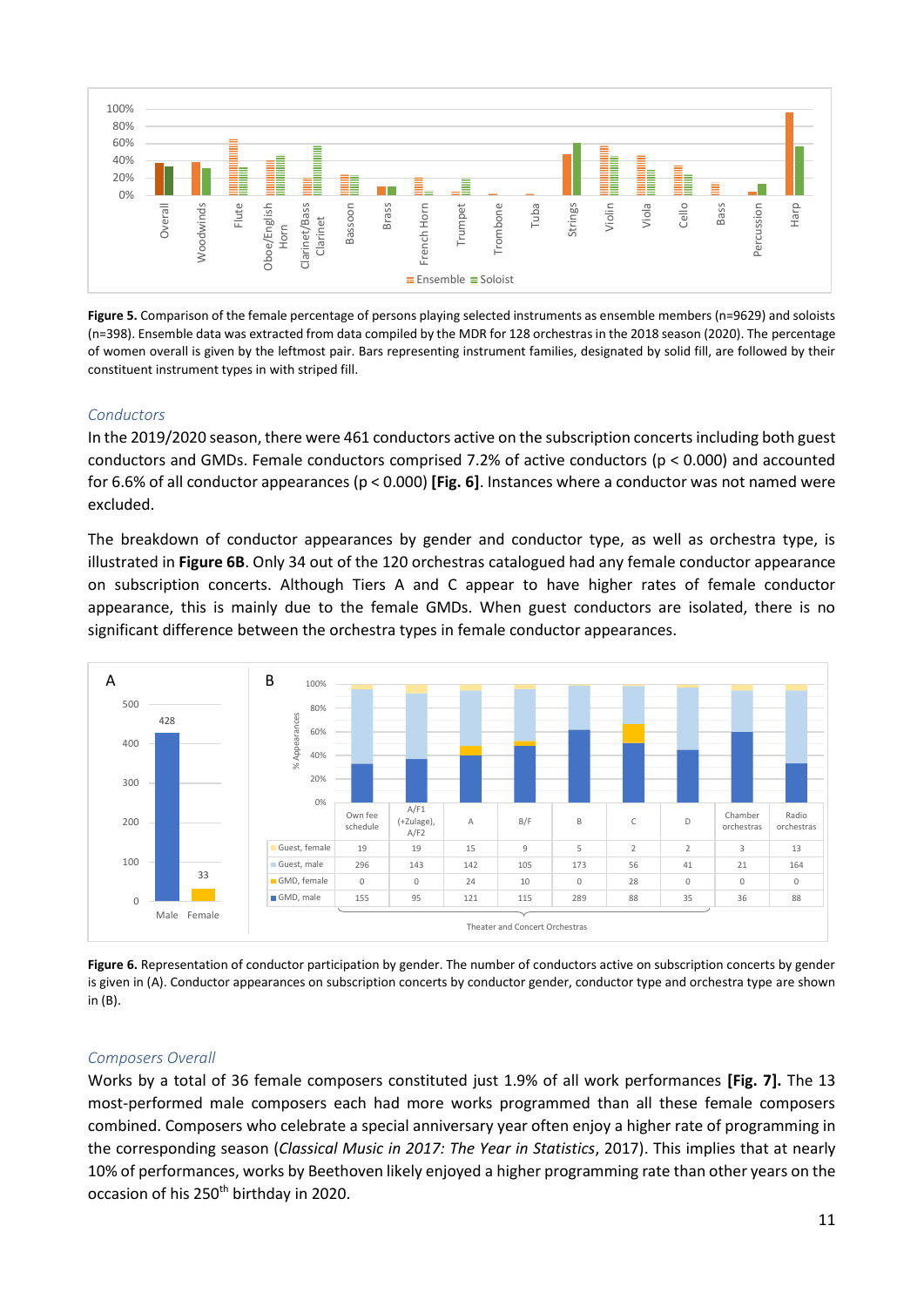

Figure 7. Percentage of performances of works by composer gender (n = 6,814). The 15 most-performed male composers are identified.

The distribution of the proportion of works by female composers on an orchestra's subscription concert series by orchestra type is shown in **Figure 8**. The bottom half of every box and whisker unit is not visible because approximately 60% of orchestras programmed no works by female composers, bringing the median to zero in nearly every case. Although the mean value is higher in Tier B/F, this is value inflated by a single outlier – the Magdeburgische Philharmonie, who had a special focus on female composers this season. For this, the orchestra has been awarded the "Innovative Orchestra" award by the DOV (Adrians, 2020).



Figure 8. Box and whisker distribution of percentage subscription concert series consisting of works by female composers by orchestra type.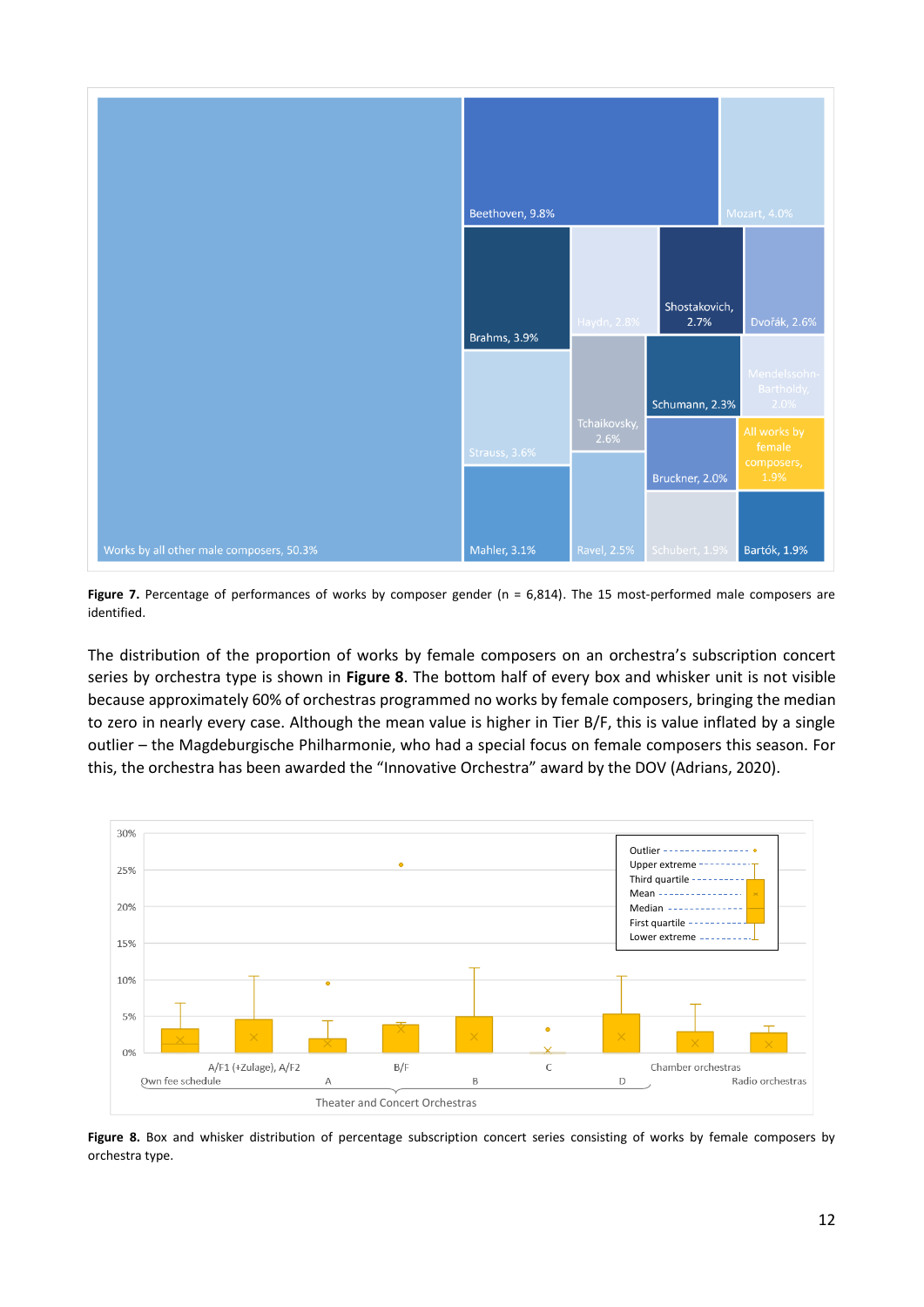#### <span id="page-12-0"></span>*Living Composers*

Of the 120 publicly funded orchestras included in these statistics, 107 included at least one work by a living composer in their subscription concert programming. 170 living composers were included, and their works comprised 9.4% of subscription concert programming **[Fig. 9]**. Deceased composers only outnumber living composers by a factor of two, and yet have over ten times the number of performances of their works. When works by living composers are isolated, 11.6% were written by female composers. A total of 30 female composers are included in this percentage, only one of whom is included amongst the 10 most-performed living composers **[Tables 2 & 3]**.



**Figure 9.** Performances of works on subscription concerts by composer status. All deceased women composers are listed in the call out on the right with their rank amongst all programmed composers. An equal sign designates that more than one composer is tied for this position.

| Composer name |                       | # perfs | % all works |
|---------------|-----------------------|---------|-------------|
| 44.           | Jörg Widmann          | 25      | 0.37        |
| $=49.$        | John Adams            | 22      | 0.33        |
| $=62.$        | Arvo Pärt             | 17      | 0.25        |
| $=67.$        | <b>Philip Glass</b>   | 16      | 0.24        |
| $=75.$        | Thomas Adès           | 14      | 0.21        |
|               | Sofia Gubaidulina     | 14      |             |
| $= 81.$       | Avner Dorman          | 13      | 0.19        |
|               | Fazil Sav             | 13      |             |
| $= 89.$       | <b>Detley Glanert</b> | 12      | 0.18        |
|               | György Kurtág         | 12      |             |

**Table 2. Most performed living composers in main subscription concerts.** Every instance of the performance of a work is included in the number of performances. The number preceding the names indicates their ranking overall. Equal signs indicate there are other composers with the same number of performances.

|          | Composer name      | # perfs | % all works |
|----------|--------------------|---------|-------------|
| $= 75.$  | Sofia Gubaidulina  | 14      | 0.21        |
| $= 146.$ | Unsuk Chin         | 5       | 0.07        |
|          | Martina Eisenreich | 5       |             |
|          | Isabel Mundry      | 5       |             |
|          | Kaija Saariaho     | 5       |             |
| $=177.$  | Lera Auerbach      | 4       | 0.06        |
| $= 203.$ | Ella Milch-Sheriff | 3       | 0.04        |
|          | Thea Musgrave      | 3       |             |
|          | Konstantia Gourzi  | 3       |             |
|          | Anne Clyne         | 3       |             |
|          | Graciane Finzi     | 3       |             |
|          | Keiko Abe          | 3       |             |

**Table 3.** Most performed living female composers in main subscription concerts.

#### <span id="page-12-1"></span>Contemporary Series

#### <span id="page-12-2"></span>*Living Composers*

Contemporary series often include chamber performances that feature guest ensembles and the presence of a conductor is variable. Due to the higher variety in format, only composers are investigated for these series. Programs for the six following contemporary music series were compiled: Forum N (hr-Sinfonieorchester), Musik 21 (NDR Radiophilharmonie), musica viva (Symphonieorchester des Bayerischen Rundfunks), Musik der Zeit (WDR Sinfonieorchester), Horizont 21 (Gewandhausorchester Leipzig), Bad Emser Neue Klänge (Staatsorchester Rheinische Philharmonie).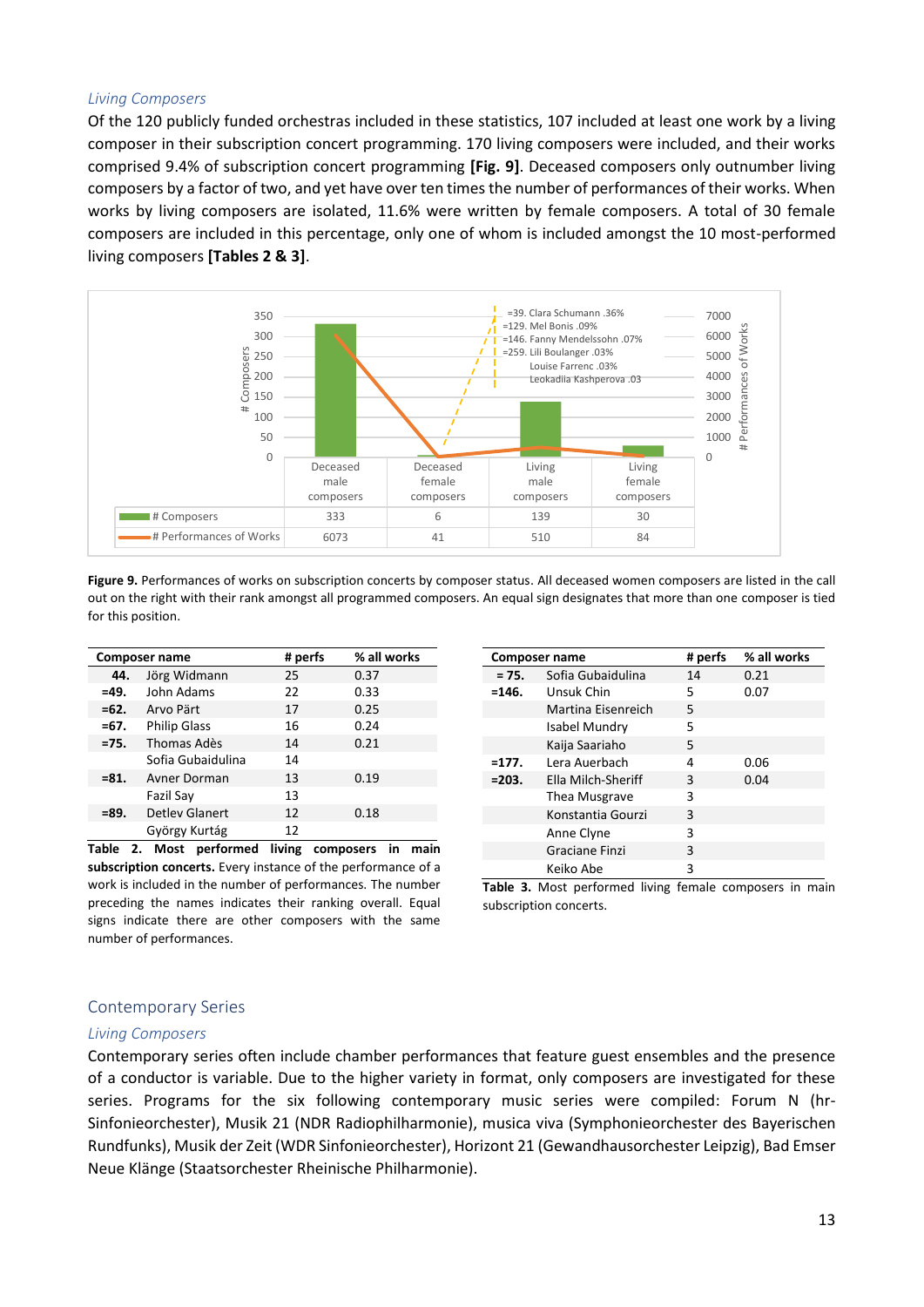Approximately half of performed works were written by deceased male composers, despite comprising only 37% of all composers and being largely non-contemporary **[Fig. 10 & Table 4].** Works by female composers were performed at a rate of 13%, but only one female appeared in the top ten most performed composers overall. Living male composers outnumber female composers by nearly a factor of three, and only two female composers are among the most-performed living composers **[Table 5]**.



|  |  |  | Figure 10. Works and composers featured on contemporary music series by composer status and gender |  |
|--|--|--|----------------------------------------------------------------------------------------------------|--|
|--|--|--|----------------------------------------------------------------------------------------------------|--|

|    | <b>Composer name</b>                                 | # perfs | % all works |
|----|------------------------------------------------------|---------|-------------|
| 1. | H. K. Gruber                                         | 7       | 5.3         |
| 2. | Bruno Maderna                                        | 6       | 4.6         |
| 3. | Richard Wagner                                       | 5       | 3.8         |
|    | Anton Bruckner                                       |         |             |
|    | Matthias Kaul                                        |         |             |
| 6. | Arnold Schoenberg                                    | 4       | 3.0         |
|    | <b>Richard Strauss</b>                               |         |             |
|    | Béla Bartók                                          |         |             |
| 9. | Ludwig van Beethoven                                 | 3       | 2.3         |
|    | Ella Milch-Sheriff                                   |         |             |
|    | Felix Mendelssohn-Bartholdy                          |         |             |
|    | John Adams                                           |         |             |
|    | György Ligeti                                        |         |             |
|    | Table A Mast norfarmed composers overall in contampo |         |             |

**Table 4.** Most performed composers overall in contemporary music series.

| <b>Composer name</b> |                       | # perfs       | % all works |  |
|----------------------|-----------------------|---------------|-------------|--|
| 1.                   | H. K. Gruber          |               | 5.3         |  |
| $=3.$                | Matthias Kaul         | 5             | 3.8         |  |
| $=9.$                | Ella Milch-Sheriff    | 3             | 2.3         |  |
|                      | John Adams            | 3             | 2.3         |  |
| $=14.$               | Hans Zender*          | $\mathcal{P}$ | 1.5         |  |
|                      | Sofia Gubaidulina     |               |             |  |
|                      | Jan Ersa Kuhl         |               |             |  |
|                      | <b>Arturs Maskats</b> |               |             |  |

**Table 5.** Most performed living composers in contemporary music series. The numbers preceding the names indicates their ranking in programming overall. All other composers featured in these series had only one performance.

|                | Composer name      | # perfs        | % all works |
|----------------|--------------------|----------------|-------------|
| $=9.$          | Ella Milch-Sheriff | 3              | 2.3         |
| $=14.$         | Sofia Gubaidulina  | $\mathfrak{p}$ | 1.5         |
| $= 29.$        | Dijana Bošković    | 1              | .8          |
|                | Milica Djordjević  |                |             |
|                | Miyuki Ito         |                |             |
| Malika Kishino |                    |                |             |
|                | Elina Lukijanova   |                |             |
|                | Sarah Nemtsov      |                |             |
|                | Olga Neuwirth      |                |             |
|                | Eve Risser         |                |             |
|                | Kaija Saariaho     |                |             |
|                | Nina Senk          |                |             |
|                | Barbara York       |                |             |

**Table 6.** All female composers featured on contemporary music series.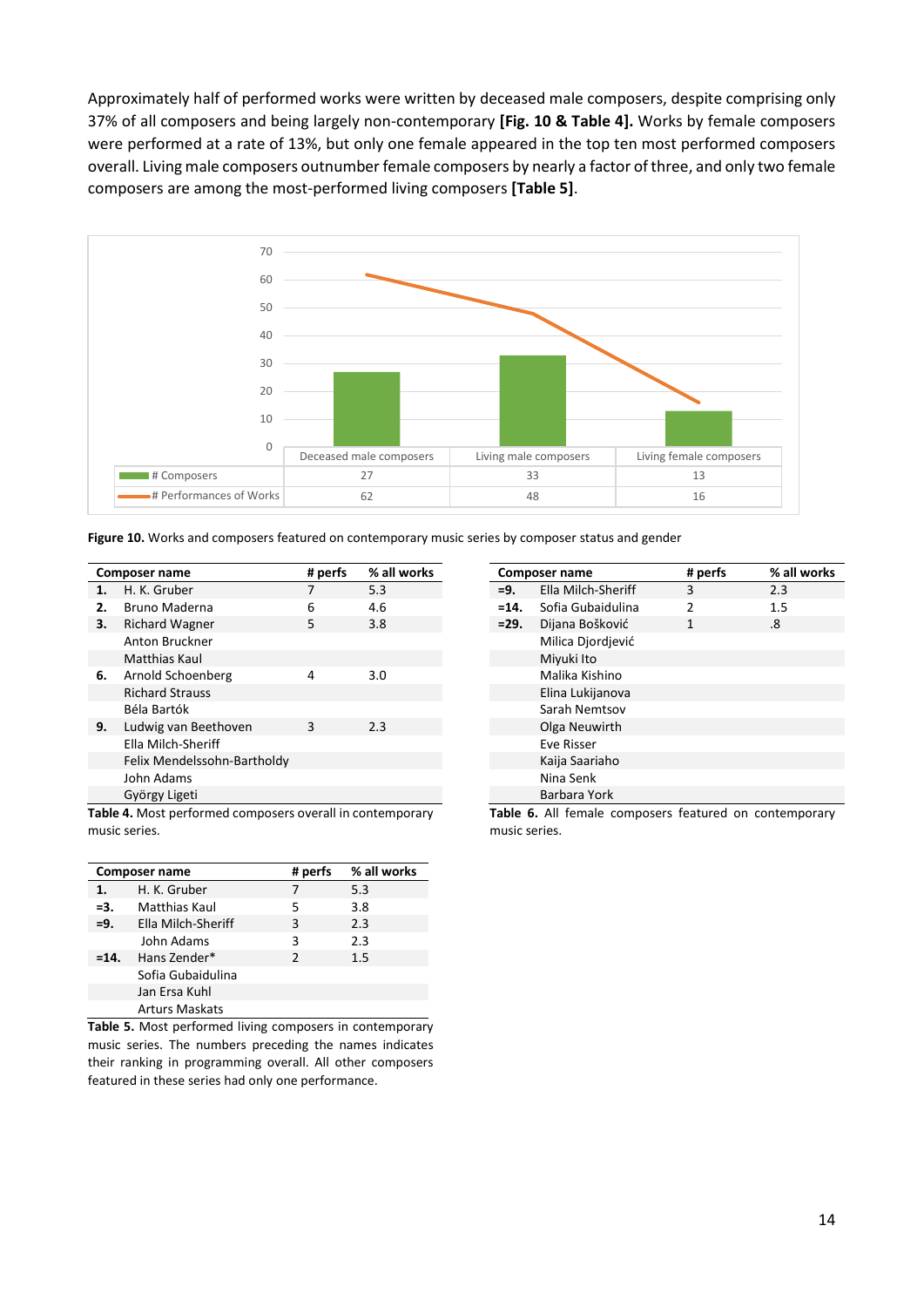# <span id="page-14-0"></span>**DISCUSSION**

#### <span id="page-14-1"></span>Female Composer Representation, Subscription vs. Contemporary Series

The data show a substantially higher rate of representation for female composers on contemporary music series (13%) compared to main subscription series (1.9%) **[Fig. 11]**. Several possible factors contribute to this difference. First is the allocation of time between standard repertoire and new music. The standard concert program generally contains two halves. While the second half is usually dedicated to the performance of a single symphony, the equally long first half is typically shared by three pieces: an overture, a new(er) composition, and a concerto. This means that standard repertoire works typically fill three out of four slots per concert. The classical canon has an engrained male bias due to the historical exclusion of women from the practice of composition, which is then in turn perpetuated in main subscription concerts due to this repetition of canonical works (Citron, 1990). Female composers are more likely to be featured with a newer work due to their late societal acceptance as composers (i.e. – female students and professors only first began to be accepted in conservatories in the late 19<sup>th</sup> and early 20<sup>th</sup> centuries (Casula, 2019)). The fact that the standard concert program affords little temporal space to living composers, and living female composers a fraction thereof, compounds their underrepresentation on subscription series. Another potential factor is that, as Leonard Bernstein decreed, "The symphonic form is dead, finished" ("Music," 1968). This statement is somewhat extreme and not entirely valid, as a number of contemporary composers have still found much creative success within the form. However, there is an element of truth in that many compositions of recent decades explore instrumentations, styles, and frameworks outside the traditional "symphony" (Bermel, 2013), and are thereby less likely to be featured in subscription series.



**Figure 11.** Comparison of works performances between contemporary music and subscription concert series by composer status and gender.

#### <span id="page-14-2"></span>Female Conductor Representation Relative to Student Population

There are several steps along the career path of a conductor: 1) interest in orchestra leadership during lower education, 2) acceptance to educational institutions to acquire necessary skills, 3) matriculation from these institutions, 4) participation in masterclasses and competitions, 5) engagement as repetiteurs and assistants, and 6) transition into guest conductor and music director roles. Investigations into the transitions between each are necessary to discover sources of female attrition. Due to resource restrictions, this study considers the discrepancy manifested between education (Steps 2 and 3) and entry into the professional world as guest conductors and music directors (Step 6).

Two related data sets are presented in **Figure 12**: the percentage of females as conductors engaged by *Berufsorchester* on main subscription concerts in the 2019/2020 season by birth decade, and as students studying conducting in German higher education institutions by winter semester. Although sufficient historical data could not be found to compare student populations for most of the professional conductors presented here, there is some temporal overlap between the professional and student data sets. Assuming direct transition from lower to higher education, those born in the 1980s would be represented in the student population in the early 2000s. This indicates the female percentage of conductors born in the 1980s and engaged by the *Berufsorchester* in the 2019/2020 season was only 16% despite comprising ~30% of the student population in the early 2000s.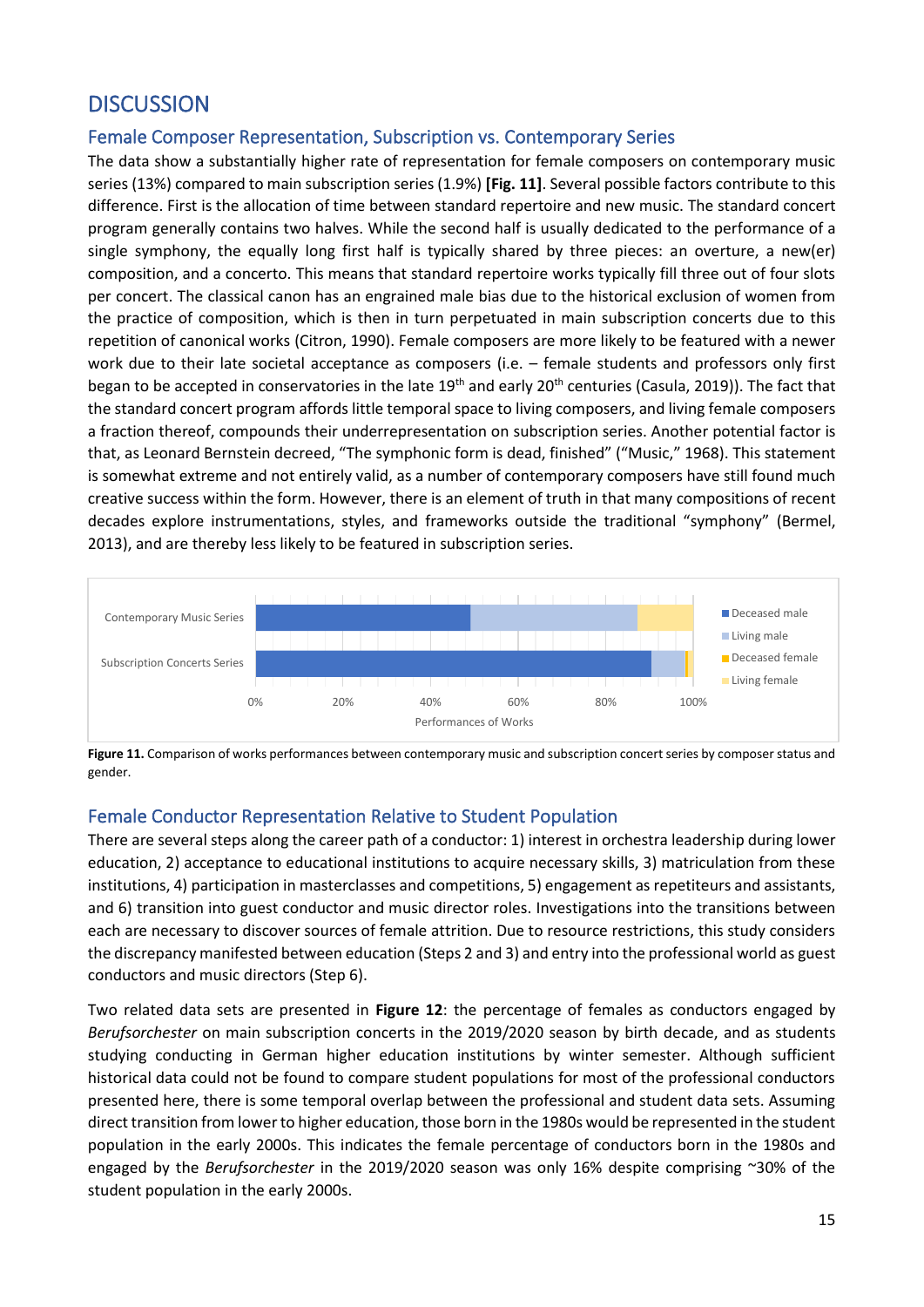

**Figure 12.** Comparison of female proportions of professional conductors engaged by Berufsorchester on main subscription concerts in the 2019/2020 season by birth decade (n = 481) and student population in German higher education institutions. For the professional conductors, each point represents conductors born in the corresponding decade (e.g. – point (1950, 1.6%): female conductors comprised 1.6% of all conductors born from 1950-1959). Student data retrieved from the MIZ (*Studierende in Studiengängen Für Musikberufe – Nach Frauen, Männern Und Ausländer\*innen*, 2020).

Upward trends are apparent in both data sets. If female students transitioned from study into professional *Berufsorchester* work at the same rate as their male counter parts, this would result in two offset parallel trend lines. However, the divergence between the trend lines indicates the female proportion of conductors engaged by the *Berufsorchester* is increasing at a lower rate than that of the student population. This suggests that despite increased female interest, substantial barriers to female professionalization as conductors continue to exist in Germany. Potential reasons for this, as enumerated and discussed in an article by Steinberg (2012), include a low rate of female applicants, the family-incompatible nature of orchestra work, and implicit bias against female leaders.

#### <span id="page-15-0"></span>Females in Leadership Positions Relative to National German Labor Market

According to the German Federal Labor Agency (*Bundesagentur für Arbeit*), females accounted for 46% of employed persons in 2018. However, a stark leadership gap exists, and women filled only 27% of leadership positions (*Die Arbeitsmarktsituation von Frauen Und Männern 2018*, 2019). This trend is borne out in the female proportion of orchestra ensemble members relative to executive leadership **[Fig. 13]**. The data compiled by the MDR show that females comprised 38% of all *Berufsorchester* musicians in 2018 (*Frauen in Berufsorchestern*, 2020) in comparison to just 8% of the executive level positions as general music directors and artistic directors **[Fig. 1]**. These figures come from two separate populations, and therefore are not directly analogous with the figures presented for the general labor market. However, these examples do suggest that the *Berufsorchester* engage females at an overall rate lower than the national female employment rate, and that the leadership gap is wider in *Berufsorchester* than in Germany as a whole.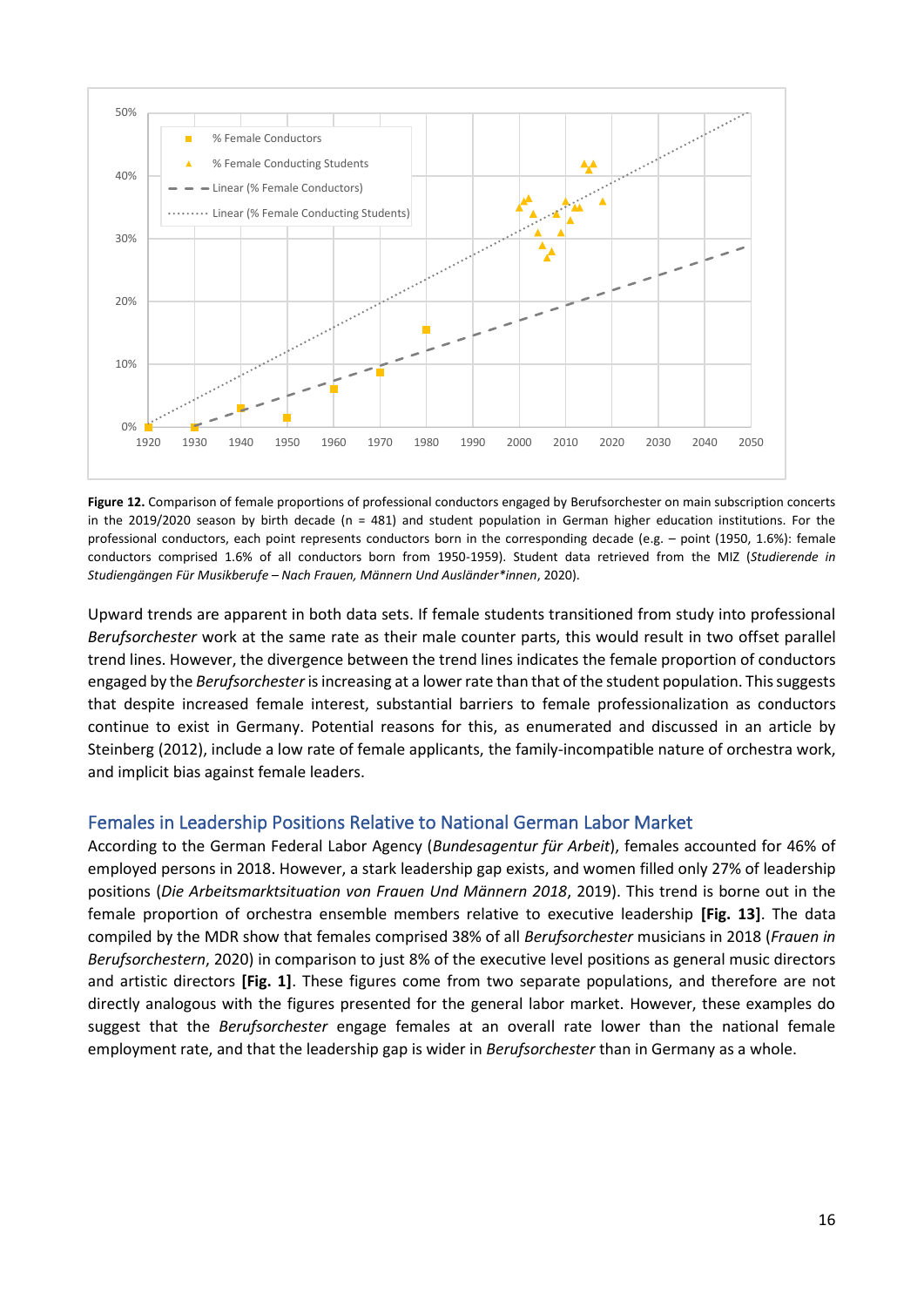

**Figure 13.** Comparison of percentages of women in the national labor force (*Die Arbeitsmarktsituation von Frauen Und Männern 2018*, 2019) and that in *Berufsorchester* as ensemble members (*Frauen in Berufsorchestern*, 2020) and executive roles.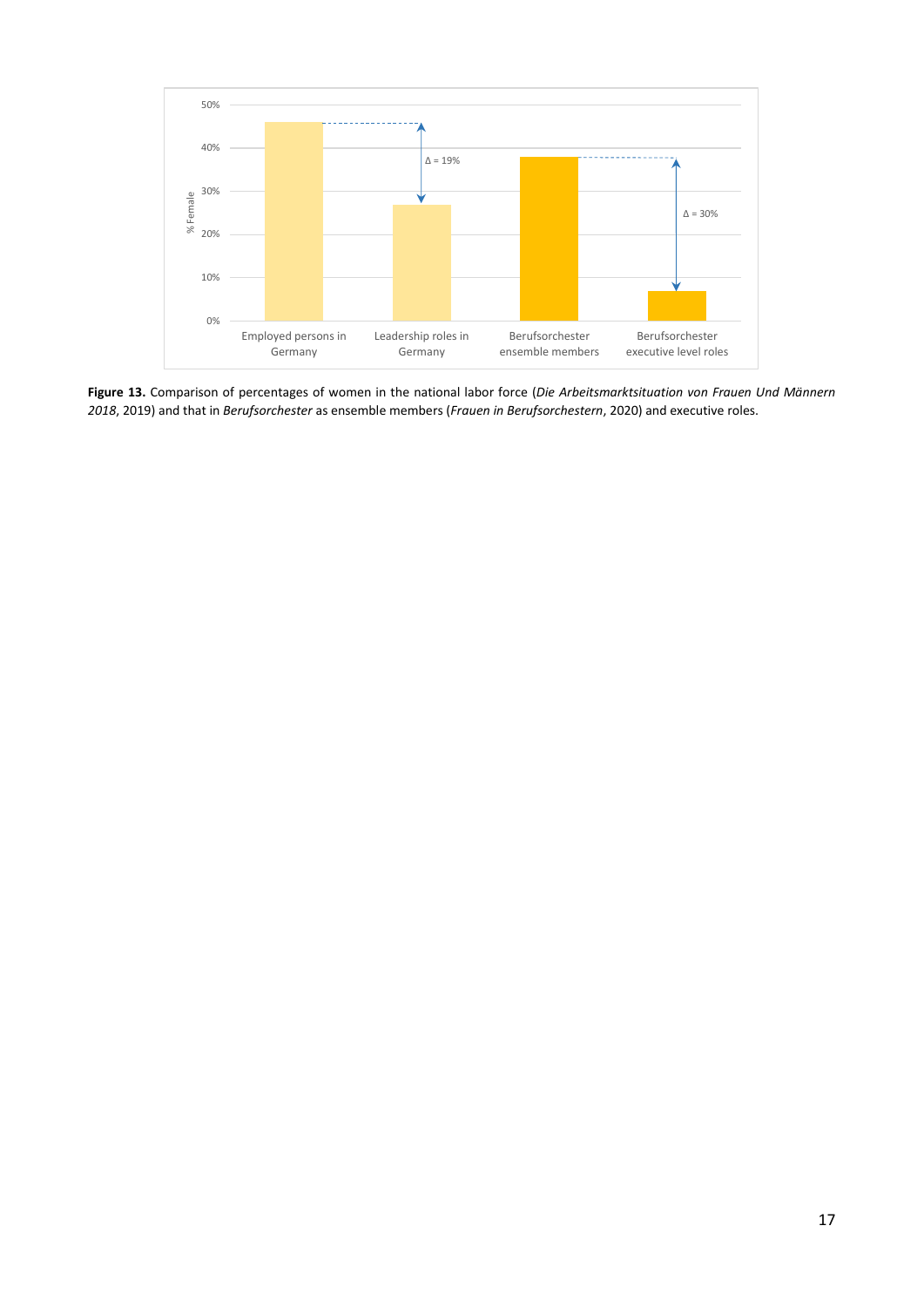# <span id="page-17-0"></span>CONCLUSIONS AND QUESTIONS FOR FURTHER RESEARCH

The above research demonstrates a clear disparity between male and female representation in the German *Berufsorchester*. As soloists, male musicians held all statistically significant majorities for the instruments analyzed. The confines of the standard concert format together with the engrained male bias of the classical canon and its perpetuation resulted in little representation for female composers in programming. The disparity in female representation between executive level positions and ensemble members indicates a large leadership gap, and the rate of females in leadership positions is extremely low in relation to the German national labor force.

The lack of women in higher positions raises concerns of a gender pay gap across the *Berufsorchester*. There are two contributing factors to a gender pay gap, the first of which is disparity in pay for the equal work. For musicians governed by the TVK, equal pay within ranks is assured; anything less than equal pay for equal work would, in any case, be obviously illegal. However, a gender pay gap is calculated by finding the difference in the average income between men and women across all roles, which highlights the second contributing factor: unequal distribution of higher paid positions. The leadership gap in *Berufsorchester* is therefore a direct indicator of a gender pay gap. It would further be exacerbated by the fact that there are fewer women in higher paid orchestras altogether, and that women are underrepresented in higher paid instrumentalist positions, such as concertmaster and section leader (*Dossier: Frauen in Berufsorchestern*, 2019). In order to determine the true gender pay gap, further gender-disaggregated statistics regarding the hierarchies within an orchestra are necessary, as well as wage information for orchestra associates not subject to the TVK.

A wealth of talent goes underutilized when half the population is discouraged from participation in these ensembles either actively or passively, and therefore barriers to entry must be further scrutinized and addressed. Equality of opportunity is meaningless without equity. The hiring practice of simply selecting the person who seems best for the job does not consider underlying systemic problems, including the effects of implicit bias, which bars certain groups from entering consideration in the first place. Women, as well as minority groups, cannot be blamed for the perpetuation of a system in which they are, for whatever reasons, not fully able to participate and thereby effect change. This large amount of responsibility lies with institutions themselves, and orchestras everywhere could do more to actively encourage and cultivate young female musicians. In doing so, they would be doing their part to rectify an historical inequity, to develop a neglected talent pool, and would ultimately reap the benefits of diversification. Excellent examples exist worldwide of performance organizations actively fostering female talent such as the Welsh National Opera Female Conductor in Residence Program, the Dallas Opera Hart Institute for Women Conductors and the Women in Musical Leadership fellowship, a joint program headed by Tapestry Opera, Pacific Opera and the Toronto Symphony Orchestra.

This report centered on gender, but it is only one of many aspects of identity. Intersectional research pertaining to the multitude other facets of identity is necessary to evaluate the diversity participation in the professional orchestra realm. Investigations of this nature into ensembles outside the *Berufsorchester*, such as the opera houses, "free" ensembles, and other chamber orchestras, are likewise needed to obtain a more complete measure of the musical landscape that has grown out of the classical tradition. With appropriate assessment and benchmarking, systemic solutions can be put in place to pursue equity, diversity, and inclusion and foster a more vibrant cultural landscape.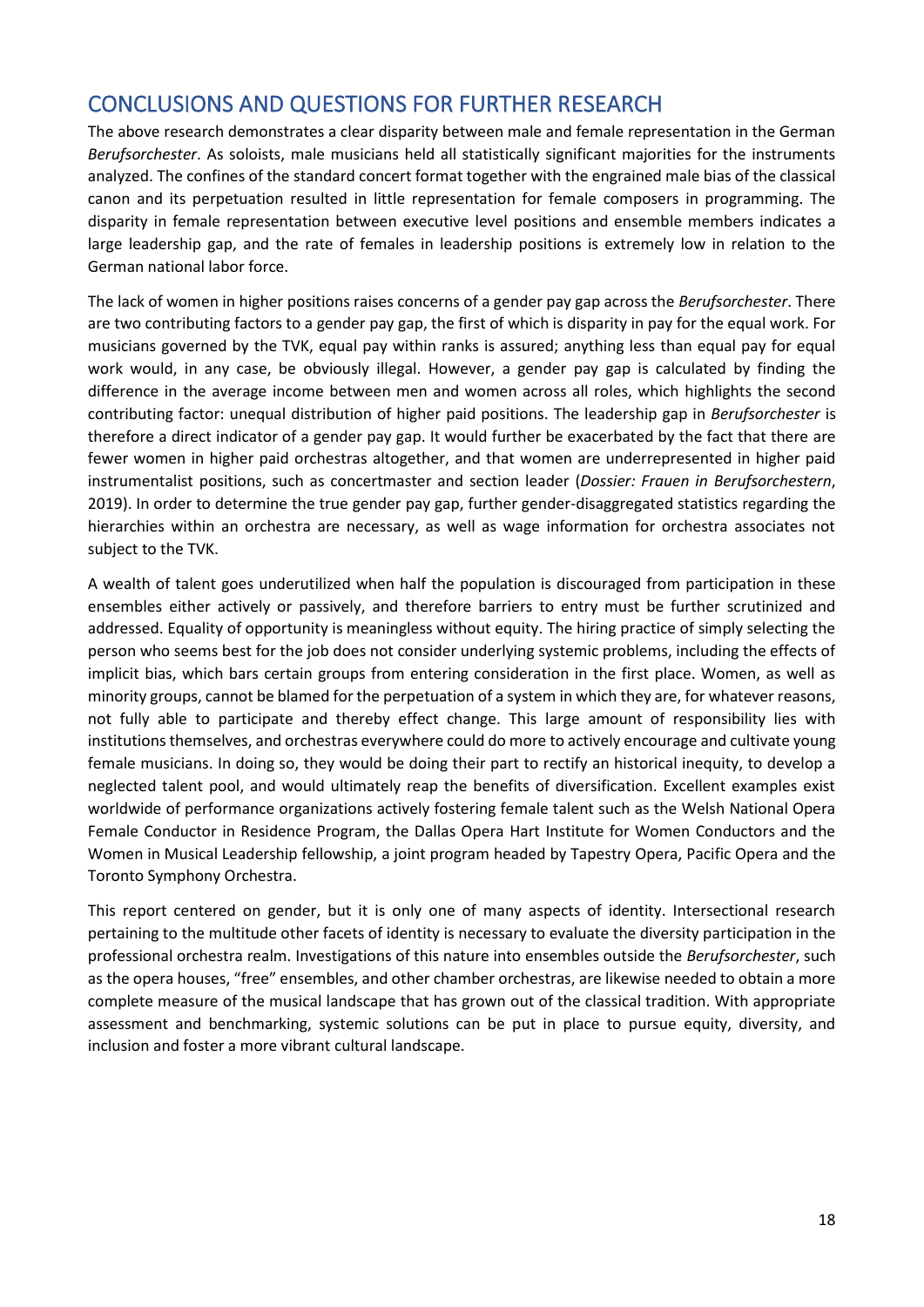# <span id="page-18-0"></span>SUPPLEMENTAL MATERIAL

**Table 7.** Orchestra descriptions and classification. Source: Das Orchester, 2018

| Location               | Orchestra                                                              | Classification<br>re: remuneration | Designated<br>positions | <b>Study classification</b> |
|------------------------|------------------------------------------------------------------------|------------------------------------|-------------------------|-----------------------------|
|                        | Publicly financed state and municipal orchestras                       |                                    |                         |                             |
| Aachen                 | Sinfonieorchester Aachen                                               | TVK B                              | 66                      | В                           |
| Altenburg/Gera         | Philharmonisches Orchester Altenburg-Gera (GmbH)                       | TVK B/F (HTV)                      | 72                      | B/F                         |
| Annaberg/Aue           | Erzgebirgische Philharmonie Aue (GmbH)                                 | TVK D (HTV)                        | 50                      | D                           |
| Augsburg               | Augsburger Phillharmoniker/Städtische Bühnen                           | TVK B                              | 70                      | B                           |
| <b>Bad Lausick</b>     | Sächsische Bläserphilharmonie/Deutsche Bläserakademie (GmbH)           | HTV (ca. D)                        | 34                      | D                           |
| <b>Bad Reichenhall</b> | Bad Reichenhaller Philharmonie (e.V.)                                  | HTV (C)                            | 39                      | C                           |
| Baden-Baden            | Baden-Badener Philharmonie                                             | TVK (Zulage nach B)                | 38                      | В                           |
| Bamberg                | Bamberger Symphoniker, Bayerische Staatsphilharmonie (Stiftung)        | TV Bamberger Symphoniker           | 110                     | Own fee schedule            |
| Bautzen                | Sorbisches Kammerorchester/Sorbisches National-Ensemble (GmbH)         | HTV (C)                            | 22                      | C                           |
| Berlin                 | Staatskapelle Berlin/Staatsoper Unter den Linden (Stiftung)            | TV Staatskapelle Berlin            | 136                     | Own fee schedule            |
| Berlin                 | Konzerthausorchester Berlin                                            | TV Konzerthausorchester            | 108                     | Own fee schedule            |
| Berlin                 | Orchester der Komischen Oper (Stiftung)                                | TVK A/F1                           | 112                     | A/F1 (+Zulage), A/F2        |
| Berlin                 | Berliner Philharmoniker (Stiftung)                                     | TV Berliner Philharmoniker         | 128                     | Own fee schedule            |
| Berlin                 | Deutsches Symphonie-Orchester Berlin (GmbH)                            | TV DSO Berlin                      | 114                     | Own fee schedule            |
| Berlin                 | Orchester der Deutschen Oper Berlin (Stiftung)                         | TVK A/F1 + Zulage                  | 125                     | A/F1 (+Zulage), A/F2        |
| Bielefeld              | Bielefelder Philharmoniker/Theater Bielefeld                           | TVK B                              | 67.5                    | В                           |
| Bochum                 | Bochumer Symphoniker                                                   | <b>TVKA</b>                        | 85                      | А                           |
| Böhlen                 | Leipziger Symphonieorchester (GmbH)                                    | HTV (D)                            | 40                      | D                           |
| Bonn                   | Beethoven Orchester Bonn/Theater der Bundesstadt Bonn                  | TVK A/F1                           | 106                     | A/F1 (+Zulage), A/F2        |
| Brandenburg            | Brandenburger Symphoniker/Brandenburger Theater (GmbH)                 | TVK C (HTV)                        | 51                      | C                           |
| Braunschweig           | Staatsorchester Braunschweig/Staatstheater                             | <b>TVKA</b>                        | 85                      | Α                           |
|                        |                                                                        |                                    |                         |                             |
| Bremen                 | Bremer Philharmoniker (GmbH)                                           | ohne TV (ca. A)                    | 82                      | A                           |
| Bremerhaven            | Philharmonisches Orchester Bremerhaven/Stadttheater                    | TVK <sub>C</sub>                   | 52.5                    | $\mathsf{C}$                |
| Chemnitz               | Robert-Schumann-Philharmonie/Städtisches Theater (GmbH)                | TVK A (HTV)                        | 99                      | A                           |
| Coburg                 | Philharmonisches Orchester Landestheater Coburg                        | TVK B                              | 66                      | В                           |
| Cottbus                | Philharmonisches Orchester des Staatstheaters Cottbus (Stiftung)       | TVK B/F (HTV)                      | 72.5                    | B/F                         |
| Darmstadt              | Staatsorchester Darmstadt/Staatstheater                                | TVK A (HTV)                        | 78                      | Α                           |
| Dessau                 | Anhaltische Philharmonie Dessau/Anhaltisches Theater Dessau            | TVK B/F (HTV)                      | 78.5                    | B/F                         |
| Detmold                | Symphonisches Orchester des Landestheaters Detmold (GmbH)              | TVK B (HTV)                        | 52                      | В                           |
| Dortmund               | Dortmunder Philharmoniker/Theater Dortmund                             | <b>TVKA</b>                        | 100                     | Α                           |
| Dresden                | Sächsische Staatskapelle Dresden/Staatsoper                            | TV Sächsische Staatskapelle        | 159                     | Own fee schedule            |
| Dresden                | Dresdner Philharmonie                                                  | TV Dresdner Philharmonie           | 116                     | Own fee schedule            |
| Dresden                | Orchester der Staatsoperette Dresden                                   | TVK B (HTV)                        | 59                      | В                           |
| Duisburg               | Duisburger Philharmoniker                                              | TVK A/F2                           | 93                      | A/F1 (+Zulage), A/F2        |
| Düsseldorf             | Düsseldorfer Symphoniker                                               | TVK A/F1                           | 130                     | A/F1 (+Zulage), A/F2        |
| Erfurt                 | Philharmonisches Orchester Erfurt/Theater Erfurt                       | TVK B/F                            | 62                      | B/F                         |
| Essen                  | Essener Philharmoniker/Theater und Philharmonie Essen (GmbH)           | TVK A/F2                           | 99.5                    | A/F1 (+Zulage), A/F2        |
| Flensburg              | Schleswig-Holsteinisches Sinfonieorchester/Landestheater (GmbH)        | tvk b                              | 59                      |                             |
| Frankfurt/Main         | Frankfurter Opern- und Museumsorchester/Oper Frankfurt (GmbH)          | TVK A/F1 + Zulage (HTV)            | 115                     | A/F1 (+Zulage), A/F2        |
| Frankfurt (Oder)       | Brandenburgisches Staatsorchester Frankfurt (Oder)                     | TVK A (HTV)                        | 86                      | Α                           |
| Freiberg               | Mittelsächsische Philharmonie/Mittelsächsisches Theater (GmbH)         | TVK C (HTV)                        | 45                      | $\mathsf C$                 |
| Freiburg               | Philharmonisches Orchester Freiburg/Theater Freiburg                   | TVK B                              | 70.5                    | В                           |
| Gießen                 | Philharmonisches Orchester Gießen/Stadttheater Gießen (GmbH)           | TVK D                              | 40                      | D                           |
| Görlitz                | Neue Lausitzer Philharmonie/Theater Görlitz (GmbH)                     | TVK C (HTV)                        | 56                      | C                           |
| Göttingen              | Göttinger Symphonie-Orchester (e.V.)                                   | HTV (B)                            | 51                      | В                           |
| Gotha/Eisenach         | Thüringen Philharmonie Gotha-Eisenach (e.V.)                           | HTV (unter B)                      | 59                      | В                           |
| Greifswald/Stralsund   | Philharmonisches Orchester Vorpommern/Theater Vorpommern (GmbH)        | TVK B/F (HTV)                      | 56                      | B/F                         |
| Greiz/Reichenbach      | Vogtland Philharmonie Greiz Reichenbach (e.V.)                         | HTV (ca. C)                        | 65                      | $\mathsf{C}$                |
| Hagen                  | Philharmonisches Orchester Hagen/Theater Hagen                         | TVK B                              | 60                      | В                           |
| Halberstadt            | Orchester des Nordharzer Städtebundtheaters (Zweckverband)             | TVK D (HTV)                        | 35                      | D                           |
| Halle                  | Staatskapelle Halle/Theater Oper und Orchester (GmbH)                  | TVK A (HTV)                        | 132                     | А                           |
| Hamburg                | Philharmonisches Staatsorchester Hamburg                               | TVK A/F1 mit Zulage                | 134                     | A/F1 (+Zulage), A/F2        |
| Hamburg                | Symphoniker Hamburger, Laeiszhalle Orchester (e.V.)                    | HTV (ca. A)                        | 68                      | А                           |
| Hannover               | Niedersächsische Staatsoper/Niedersächsisches Staatsorchester Hannover | TVK A/F2                           | 104.5                   | A/F1 (+Zulage), A/F2        |
|                        | (GmbH)<br>Philharmonisches Orchester Heidelberg/Theater Heidelberg     |                                    |                         | В                           |
| Heidelberg             |                                                                        | TVK B                              | 62                      |                             |
| Herford                | Nordwestdeutsche Philharmonie (e.V.)                                   | TVK B/F                            | 75                      | B/F                         |
| Hilchenbach            | Philharmonie Südwestfalen (e.V.)                                       | TVK B (HTV)                        | 61.5                    | В                           |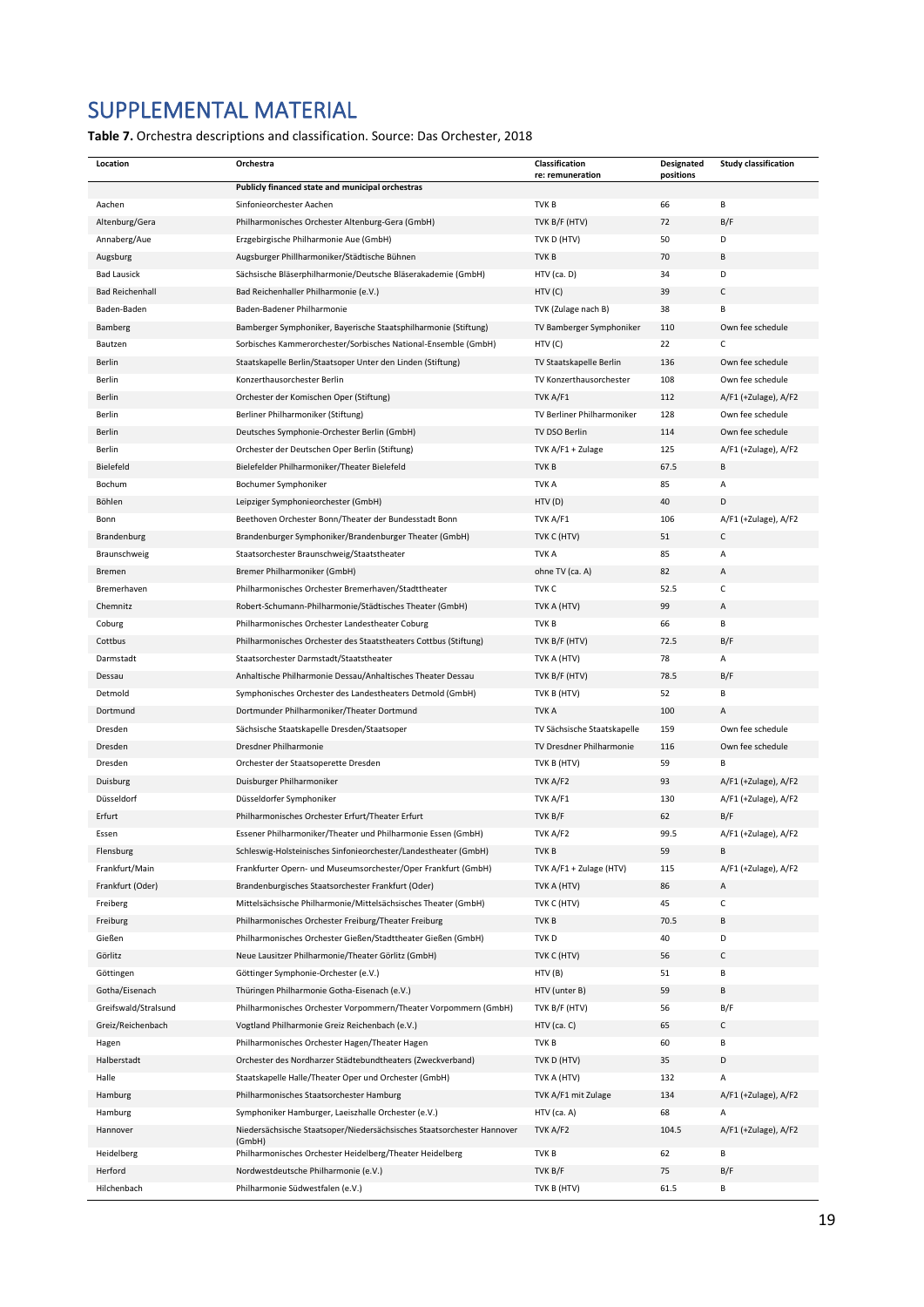#### **Table 7 (con't)**

| Location                      | Orchestra                                                                  | Classification                       | Designated      | <b>Study classification</b> |
|-------------------------------|----------------------------------------------------------------------------|--------------------------------------|-----------------|-----------------------------|
| Hildesheim                    | Theater für Niedersachsen - TfN-Philharmonie Hildesheim (GmbH)             | re: remuneration<br>TVK <sub>D</sub> | positions<br>30 | D                           |
| Hof/Saale                     | Hofer Symphoniker (GmbH)                                                   | HTV (ca. B)                          | 63              | В                           |
| Jena                          | Jenaer Philharmonie                                                        | HTV(B/F)                             | 85              | B/F                         |
| Kaiserslautern                | Orchester des Pfalztheaters Kaiserslautern                                 | TVK B                                | 66              | В                           |
| Karlsruhe                     | Badische Staatskapelle/Staatstheater                                       | TVK A/F2                             | 99              | A/F1 (+Zulage), A/F2        |
| Kassel                        | Orchester des Staatstheaters Kassel/Staatstheater                          | <b>TVKA</b>                          | 78              | А                           |
| Kiel                          | Philharmonisches Orchester Kiel/Bühnen der Landeshauptstadt (AoR)          | TVK B                                | 79              | B                           |
| Koblenz                       | Staatsorchester Rheinische Philharmonie/Theater Koblenz                    | TVK B/F (HTV)                        | 70              | B/F                         |
| Köln                          | Gürzenich-Orchester Köln                                                   | TVK A/F1 mit Zulage                  | 130             | A/F1 (+Zulage), A/F2        |
| Konstanz                      | Südwestdeutsche Philharmonie                                               | TVK B                                | 63.75           | В                           |
| Krefeld/Mönchengladbach       | Niederrheinische Sinfoniker/Theater Krefeld und Mönchengladbach            | TVK B/F                              | 87              | B/F                         |
|                               | (GmbH)                                                                     |                                      |                 |                             |
| Leipzig                       | Gewandhausorchester Leipzig                                                | TV Gewandhausorchester               | 185             | Own fee schedule            |
| Leipzig                       | Orchester der Musikalischen Komödie Leipzig                                | TVK B                                | 47              | B                           |
| Lübeck                        | Philharmonisches Orchester der Hansestadt Lübeck (GmbH)                    | TVK B                                | 66              | B                           |
| Ludwigshafen                  | Deutsche Staatsphilharmonie Rheinland-Pfalz                                | TVK A/F2                             | 86              | A/F1 (+Zulage), A/F2        |
| Lüneburg                      | Lüneburger Symphoniker/Theater Lüneburg (GmbH)                             | TVK D (HTV)                          | 30              | D                           |
| Magdeburg                     | Magdeburgische Philharmonie/Theater Magdeburg                              | TVK B/F                              | 82              | B/F                         |
| Mainz                         | Philharmonisches Staatsorchester Mainz/Theater Mainz                       | TVK B/F (HTV)                        | 69.5            | B/F                         |
| Mannheim                      | Nationaltheaterorchester Mannheim                                          | <b>TVKA</b>                          | 103             | А                           |
| Meiningen                     | Meininger Hofkapelle/Südthüringesches Staatstheater (Stiftung)             | TVK B                                | 61              | В                           |
| München                       | Münchner Philharmoniker                                                    | TV Münchner                          | 120             | Own fee schedule            |
| München                       | Bayerisches Staatsorchester/Staatsoper                                     | Philharmoniker<br>TV Bayerisches     | 144             | Own fee schedule            |
|                               |                                                                            | Staatsorchester                      |                 |                             |
| München                       | Orchester des Staatstheaters am Gärtnerplatz                               | TVK A/F2 (HTV)                       | 78              | A/F1 (+Zulage), A/F2        |
| München                       | Münchner Symphoniker (e.V.)                                                | ohne TV (unter B)                    | 60              | В                           |
| Münster                       | Sinfonieorchester Münster/Städtische Bühnen                                | TVK <sub>B</sub>                     | 66              | B                           |
| Neubrandenburg/Neustrelitz    | Neubrandenburger Philharmonie (GmbH)                                       | TVK B (HTV)                          | 68              | В                           |
| Nordhausen/Sondershausen      | Loh-Orchester Sondershausen/Theater Nordhausen (GmbH)                      | TVK B (HTV)                          | 52              | B                           |
| Nürnberg                      | Staatsphilharmonie Nürnberg/Staatstheater (Stiftung)                       | <b>TVK A</b>                         | 92              | А                           |
| Nürnberg                      | Nürnberg Symphoniker (e.V.)                                                | TVK B (HTV)                          | 56              | B                           |
| Oldenburg                     | Oldenburgisches Staatsorchester/Staatstheater                              | TVK B                                | 69              | В                           |
| Osnabrück                     | Osnabrücker Symphonieorchester/Städtische Bühnen Osnabrück (GmbH)          | TVK <sub>B</sub>                     | 59              | В                           |
| Passau                        | Niederbayerische Philharmonie/Landestheater Niederbayern<br>(Zweckverband) | TVK D (HTV)                          | 41.75           | D                           |
| Pforzheim                     | Badische Philharmonie                                                      | TVK <sub>D</sub>                     | 42              | D                           |
| Plauen/Zwickau                | Philharmonisches Orchester des Theaters Plauen-Zwickau (GmbH)              | TVK B (HTV)                          | 66              | В                           |
| Potsdam                       | Deutsches Filmorchester Babelsberg (e.V.)                                  | ohne TV (unter D)                    | 51              | D                           |
| Recklingshausen/Gelsenkirchen | Neue Philharmonie Westfalen (e.V.)                                         | TVK B/F (HTV)                        | 124             | B/F                         |
| Regensburg                    | Philharmonisches Orchester Regensburg/Städtische Bühnen                    | TVK <sub>B</sub>                     | 66              | B                           |
| Remscheid/Solingen            | Bergische Symphoniker (GmbH)                                               | TVK B (HTV)                          | 66              | В                           |
| Reutlingen                    | Württembergische Philharmonie Reutlingen (Stiftung)                        | TVK B (HTV)                          | 68              | В                           |
| Riesa/Radebeul                | Elbland Philharmonie Sachsen                                               | TVK C (HTV)                          | 72              | С                           |
| Rostock                       | Norddeutsche Philharmonie/Volkstheater Rostock (GmbH)                      | HTV A                                | 70              | Α                           |
| Saalfeld/Rudolstadt           | Thüringer Symphoniker/Thüringer Landestheater (GmbH)                       | TVK C (HTV)                          | 42              | С                           |
| Saarbrücken                   | Saarländisches Staatsorchester/Staatstheater                               | TVK A                                | 81              | А                           |
| Schönebeck                    | Mitteldeutsche Kammerphilharmonie (GmbH)                                   | HTV (unter D)                        | 22              | D                           |
| Schwerin                      | Mecklenburgische Staatskapelle Schwerin/Staatstheater (GmbH)               | TVK A (HTV)                          | 59              | А                           |
| Stuttgart                     | Staatsorchester Stuttgart/Staatsoper                                       | TVK A/F1                             | 131             | A/F1 (+Zulage), A/F2        |
| Stuttgart                     | Stuttgarter Philharmoniker                                                 | TVK A (HTV)                          | 86              | А                           |
| Trier                         | Philharmonisches Orchester der Stadt Trier/Theater Trier                   | TVK C                                | 56              | С                           |
| Ulm/Donau                     | Philharmonisches Orchester der Stadt Ulm/Ulmer Theater                     | TVK C                                | 56              | С                           |
| Weimar                        | Staatskapelle Weimar/Deutsches Nationaltheater (GmbH)                      | TVK AF/2                             | 100             | A/F1 (+Zulage), A/F2        |
| Wiesbaden                     | Orchester des Hessischen Staatstheaters Wiesbaden                          | TVK A (HTV)                          | 78              | Α                           |
| Würzburg                      | Philharmonisches Orchester Würzburg/Theater Würzburg                       | TVK B                                | 66              | В                           |
| Wuppertal                     | Sinfonieorchester Wuppertal/Wuppertaler Bühnen (GmbH)                      | TVK A                                | 88              | А                           |
|                               | <b>Chamber orchestras</b>                                                  |                                      |                 |                             |
| Heilbronn                     | Württembergisches Kammerorchester Heilbronn                                | ohne TV (A)                          | 20              | Chamber orchestras          |
| Ingolstadt                    | Georgisches Kammerorchester Ingolstadt                                     | ohne TV (D)                          | 16              | Chamber orchestras          |
| Mannheim                      | Kurpfälzisches Kammerorchester                                             | $HTV$ (ca. D)                        | 14              | Chamber orchestras          |
| München                       | Münchener Kammerorchester                                                  |                                      | 21              | Chamber orchestras          |
|                               |                                                                            | ohne TV (A)                          |                 |                             |
| Pforzheim                     | Südwestdeutsches Kammerorchester                                           | ohne TV (A)                          | 14              | Chamber orchestras          |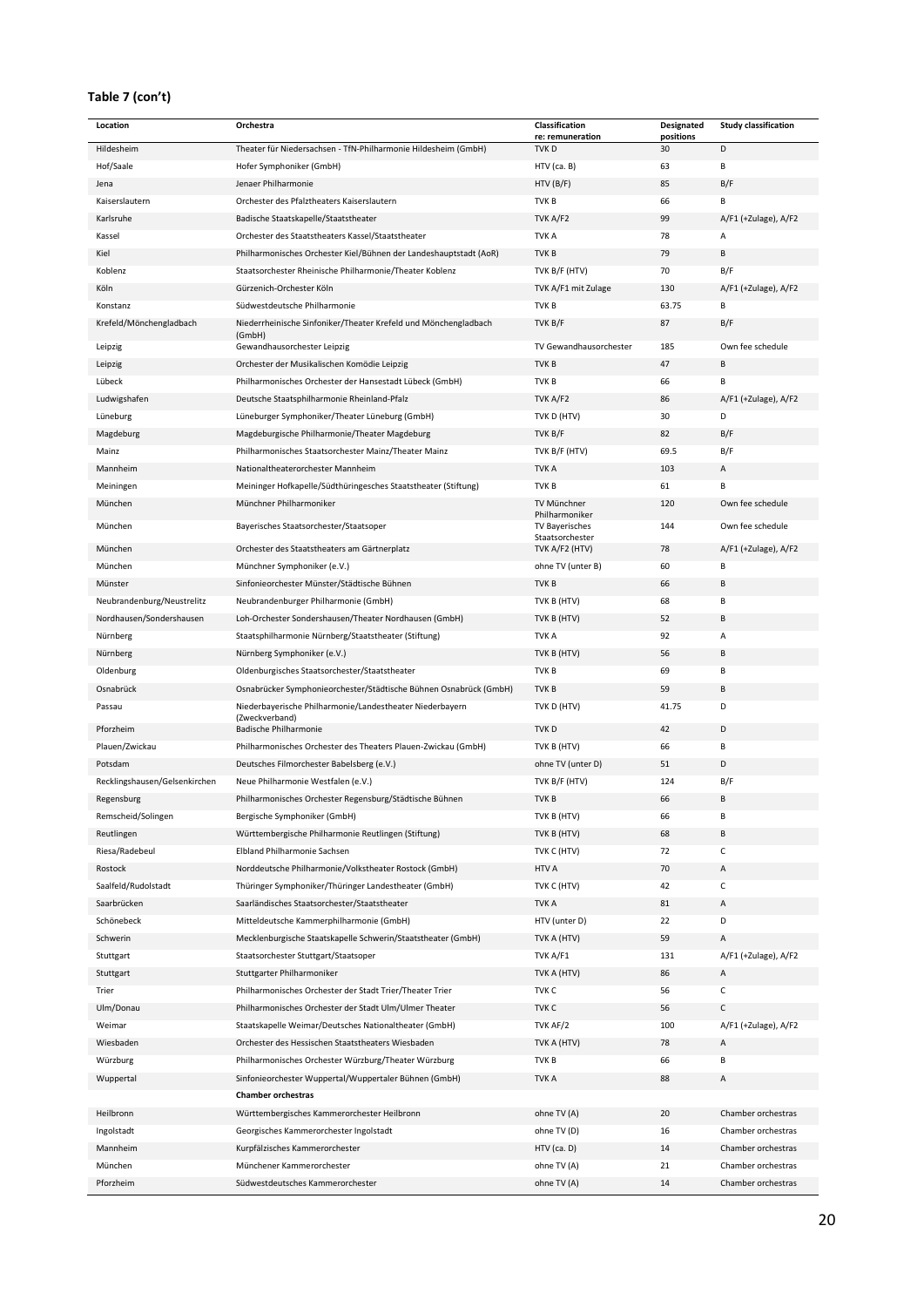#### **Table 7 (con't)**

| Location                  | Orchestra                                              | Classification<br>re: remuneration | Designated<br>positions | <b>Study classification</b> |
|---------------------------|--------------------------------------------------------|------------------------------------|-------------------------|-----------------------------|
| Prenzlau                  | Preußisches Kammerorchester                            | ohne TV (unter D)                  | 12                      | Chamber orchestras          |
| Stuttgart                 | Stuttgarter Kammerorchester                            | ohne TV (A)                        | 17                      | Chamber orchestras          |
| Wernigerode               | Philharmonisches Kammerorchester Wernigerode           | HTV (unter D)                      | 20                      | Chamber orchestras          |
|                           | <b>Radio orchestras</b>                                |                                    |                         |                             |
| Berlin                    | Rundfunk-Sinfonieorchester Berlin                      | bes. TV (TVK A/F1 + Zulage)        | 114                     | Radio orchestras            |
| Frankfurt/Main            | hr-Sinfonieorchester                                   | bes. TV                            | 114                     | Radio orchestras            |
| Hamburg                   | NDR Elbphilharmonie Orchester                          | bes. TV                            | 113                     | Radio orchestras            |
| Hannover                  | NDR Radiophilharmonie                                  | bes. TV                            | 86                      | Radio orchestras            |
| Köln                      | <b>WDR Sinfonieorchester</b>                           | bes. TV                            | 111                     | Radio orchestras            |
| Köln                      | <b>WDR Funkhausorchester</b>                           | bes. TV                            | 52                      | Radio orchestras            |
| Leipzig                   | <b>MDR Sinfonieorchester</b>                           | bes. TV                            | 116                     | Radio orchestras            |
| München                   | Symphonieorchester des Bayerischen Rundfunks           | bes. TV                            | 116                     | Radio orchestras            |
| München                   | Muenchner Rundfunkorchester                            | bes. TV                            | 55                      | Radio orchestras            |
| Saarbrücken/Kaiserlautern | Deutsche Radio Philharmonie Saarbruecken-Kaiserlautern | bes. TV                            | 96                      | Radio orchestras            |
| Stuttgart                 | SWR Symphonieorchester                                 | bes. TV                            | 167                     | Radio orchestras            |

**Table 8.** Soloist appearances by instrument and soloist gender.

| Instrument             | n    | Male (%) | Female (%) | <b>Bias</b> | Diff (%) | p        |
|------------------------|------|----------|------------|-------------|----------|----------|
| Flute                  | 36   | 63.89    | 36.11      | M           | 27.78    | not sig. |
| Oboe/English Horn      | 29   | 75.86    | 24.14      | M           | 51.72    | 0.005    |
| Clarinet/Bass Clarinet | 56   | 66.07    | 33.93      | M           | 32.14    | 0.016    |
| Bassoon                | 27   | 81.48    | 18.52      | M           | 62.96    | 0.001    |
| Saxophone              | 44   | 61.36    | 38.64      | M           | 22.73    | not sig. |
| French Horn            | 45   | 95.56    | 4.44       | M           | 91.11    | < 0.000  |
| Trumpet                | 49   | 81.63    | 18.37      | M           | 63.27    | < 0.000  |
| Trombone               | 6    | 100.00   | 0.00       | M           | 100.00   | not sig. |
| Tuba                   | 6    | 100.00   | 0.00       | M           | 100.00   | not sig. |
| Violin                 | 477  | 57.02    | 42.98      | M           | 14.05    | 0.002    |
| Viola                  | 40   | 75.00    | 25.00      | M           | 50.00    | 0.002    |
| Cello                  | 241  | 70.54    | 29.46      | M           | 41.08    | < 0.000  |
| Bass                   | 6    | 100.00   | 0.00       | M           | 100.00   | not sig. |
| Percussion             | 41   | 80.49    | 19.51      | M           | 60.98    | < 0.000  |
| Harp                   | 17   | 58.82    | 41.18      | M           | 17.65    | not sig. |
| Harpsichord            | 6    | 100.00   | 0.00       | M           | 100.00   | not sig. |
| Organ                  | 25   | 60.00    | 40.00      | M           | 20.00    | not sig. |
| Piano                  | 544  | 66.91    | 33.09      | M           | 33.82    | < 0.000  |
| Voice                  | 829  | 46.68    | 53.32      | F.          | 6.63     | not sig. |
| Other                  | 44   | 90.91    | 9.09       | M           | 81.82    | < 0.000  |
| Total                  | 2570 | 60.74    | 39.26      | M           | 21.48    | < 0.000  |



**Figure 14.** Distribution of conductors (left) and living composers (right) by year of gender and year of birth.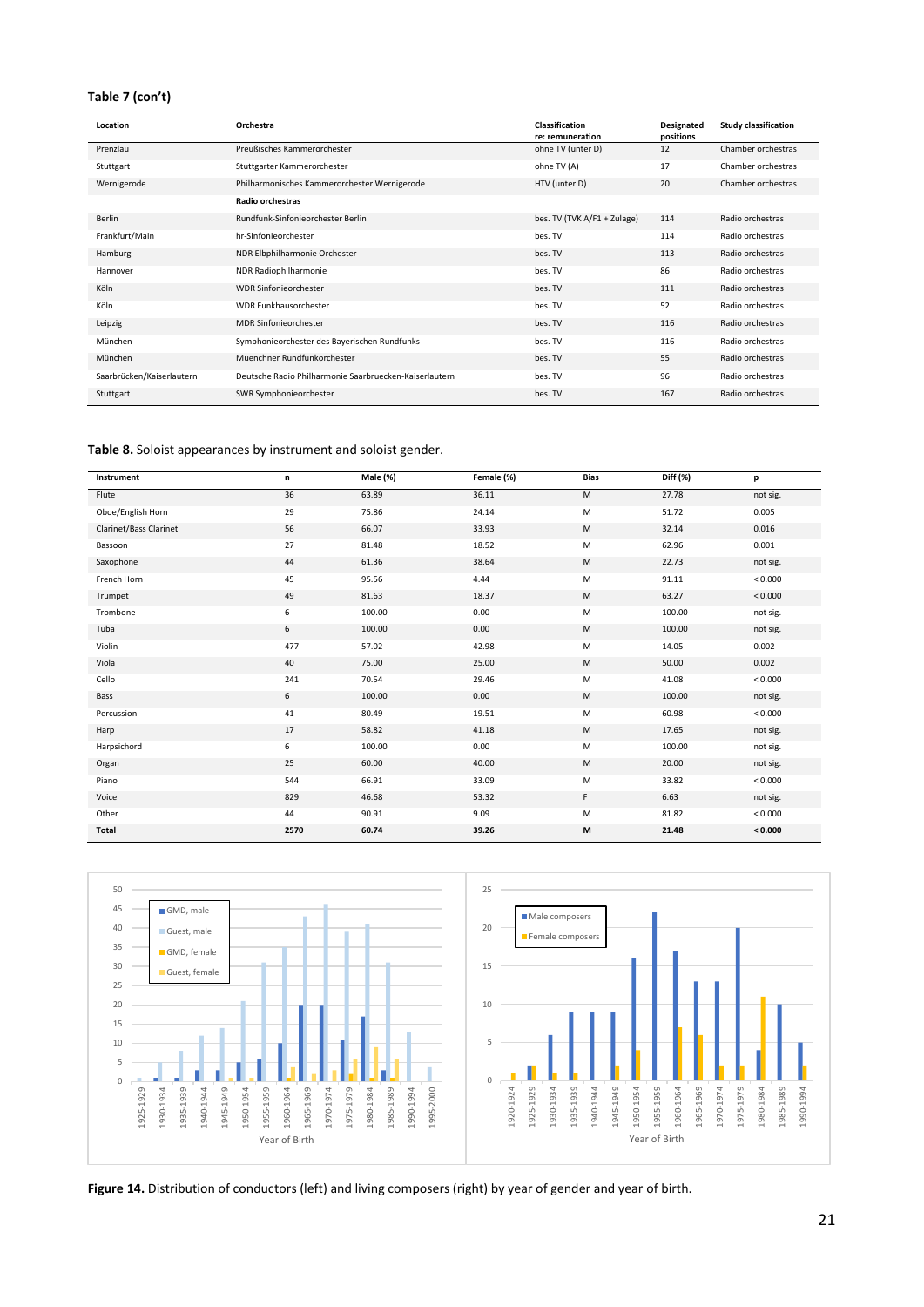### <span id="page-21-0"></span>**REFERENCES**

Adrians, F. (2020). Mit der Mittagshexe auf Land. Innovative Orchester des Jahres. *Das Orchester*, *2/20*.

Ahrens, C. (2018). Der lange Weg von Musikerinnen in die Berufsorchester. *Online-Schriftenreihe des Sophie Drinker Instituts I*, 84.

Allmendinger, J., & Hackman, J. R. (1995). The More, the Better? A Four-Nation Study of the Inclusion of Women in Symphony Orchestras. *Social Forces*, *74*(2), 423–460. JSTOR.

Bermel, D. (2013, September 4). Why Aren't Composers Writing More Symphonies Today? In *Deceptive Cadence*. NPR. https://www.npr.org/sections/deceptivecadence/2013/09/03/218634928/why-arentcomposers-writing-more-symphonies-today

Blankenburg, E. M. (2005). Dirigentinnen gestern und heute. *Das Orchester*, *5/05*.

Bode, M. (2002). *Die Situation junger Dirigentinnen in Deutschland—Vestandsaufnahme und Entwicklungsmöglichkeiten* (EX 160) [Hochschule für Musik und Theater Hamburg]. Archiv Frau und Musik.

Byo, J. (1991). An Assessment of Musical Instrument Preferences of Third-Grade Children. *Bulletin of the Council for Research in Music Education*, *110*, 21–32.

Casula, C. (2019). Gender and the Classical Music World: The unaccomplished professionalization of women in Italy. *Per Musi*, *39*, 1–24.

Citron, M. J. (1990). Gender, Professionalism and the Musical Canon. *The Journal of Musicology*, *8*(1), 102– 117. https://doi.org/10.2307/763525

*Classical Music in 2017: The year in statistics*. (2017). bachtrack.

Conway, C. (2000). Gender and Musical Instrument Choice: A Phenomenological Investigation. *Bulletin of the Council for Research in Music Education*, *146*, 1–17.

Coury, S., Huang, J., Kumar, A., Prince, S., Krivkovich, A., & Yee, L. (2020). *Women in the Workplace*. McKinsey & Company.

*Die Arbeitsmarktsituation von Frauen und Männern 2018* (Berichte: Blickpunkt Arbeitsmarkt). (2019). Bundesagentur für Arbeit.

*Dossier: Frauen in Berufsorchestern*. (2019). Deutsche Orchestervereinigung. https://www.dov.org/position/dossier-frauen-berufsorchestern

Drynda, Y. (2002). es geht um musik und nicht um macht: Zur situation von frauen am dirigentenpult. *Neue Zeitschrift Für Musik*, *163*(1), 30–33. JSTOR.

Felbick, L. (2015). Das , Hohe Kulturgut Deutscher Musik' und das , Entartete' über die Problematik des Kulturorchester-Begriffs. *Zeitschrift für Kulturmanagement*, *1*(2), 85–116. https://doi.org/10.14361/zkmm-2015-0206

Fortnez, P. M., Boyle, J. D., & DeCarbo, N. J. (1993). A Study of Middle School Band Students' Instrument Choices on JSTOR. *Journal of Research in Music Education*, *41*(1), 28–39. JSTOR.

*Frauen in Berufsorchestern*. (2020). Mitteldeutscher Rundfunk. https://www.mdr.de/mdr-klassikradio/frauen-in-berufsorchestern-132.html

Generalmusikdirektorin Matiakh verlässt Staatskapelle Halle. (2020, February 4). *Süddeutsche Zeitung*. https://www.sueddeutsche.de/kultur/kultur-halle-saale-generalmusikdirektorin-matiakh-verlaesststaatskapelle-halle-dpa.urn-newsml-dpa-com-20090101-200204-99-774139